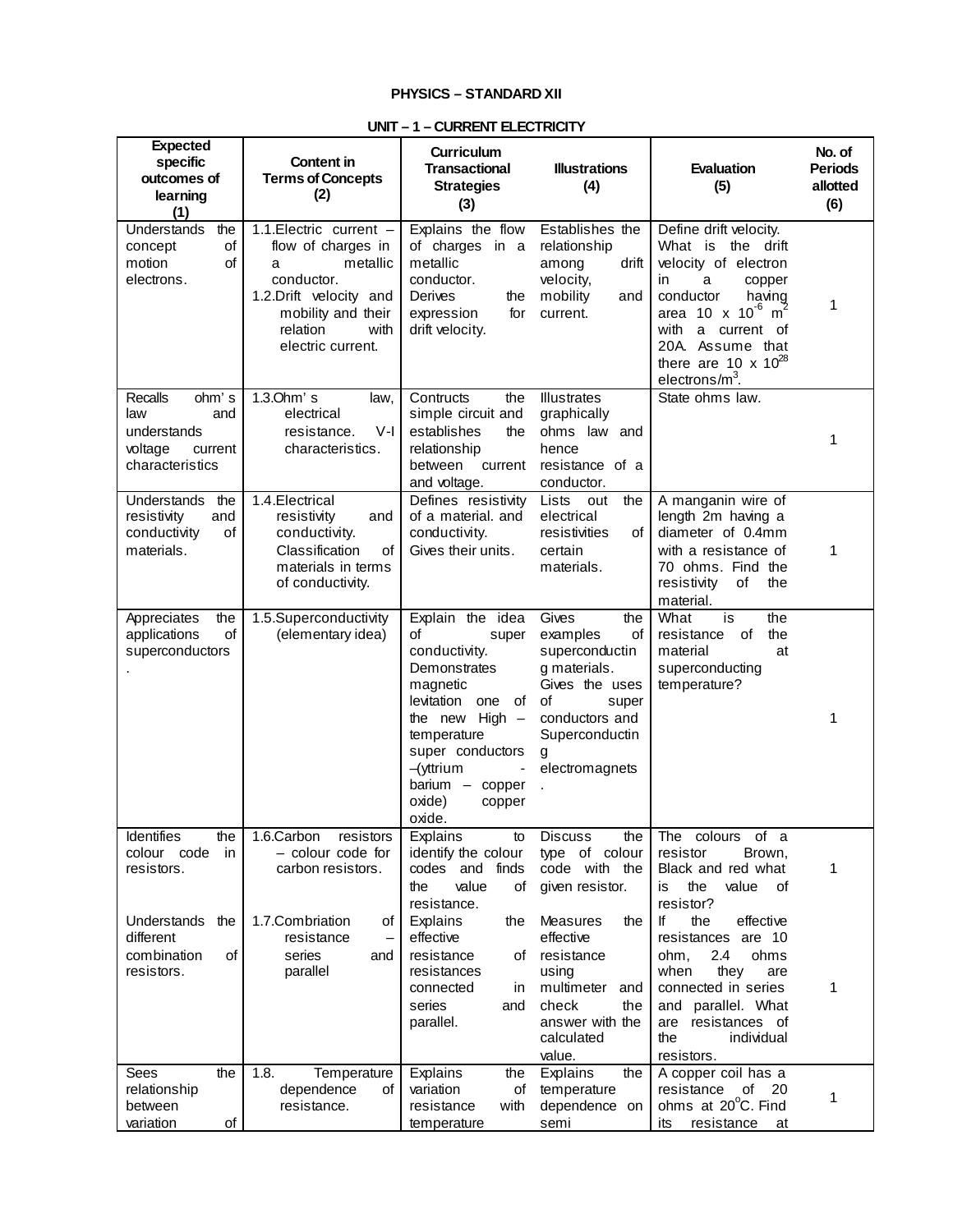| with<br>resistance<br>temperature.<br>Understands the                                               | 1.9.Internal                                                                                                                                                   | (thermistor)<br>Gives<br>the<br>for<br>equations<br>variation<br>οf<br>resistance<br>with<br>temperature.<br>Explains<br>with                                                                  | conductors.<br>Represents<br>graphically<br>variation<br>of<br>resistance<br>and<br>resistivity<br>with<br>temperature.<br>Determines<br>the | $60^{\circ}$ C. Assume $?24$<br>$x 10^{-3}$ per degree.<br>potential<br>A                                                                                                        |                |
|-----------------------------------------------------------------------------------------------------|----------------------------------------------------------------------------------------------------------------------------------------------------------------|------------------------------------------------------------------------------------------------------------------------------------------------------------------------------------------------|----------------------------------------------------------------------------------------------------------------------------------------------|----------------------------------------------------------------------------------------------------------------------------------------------------------------------------------|----------------|
| variation internal<br>with<br>resistance<br>external<br>resistance.                                 | resistance of a cell<br>(Potential<br>difference and emf<br>of a cell.                                                                                         | circuit<br>diagram<br>finds<br>and<br>the<br>internal<br>resistance<br>of<br>a<br>cell.                                                                                                        | internal<br>resistance<br>οf<br>cell<br>using<br>voltmeter.                                                                                  | difference of a cell<br>in open circuit is 6V<br>but it falls to 4V<br>when a current of<br>2A is drawn from it.<br>What<br>internal<br>is<br>resistance<br>of the<br>cell?      | 1              |
| Understands<br>the<br>Kirchoff s<br>laws<br>based<br>are<br>on<br>conservation<br>laws.             | 1.10.Krichoff s<br>$law -$<br>illustration<br>by<br>simple circuits.                                                                                           | Kirchhoff's<br>State<br>laws and explains<br>the<br>circuit<br>diagram.                                                                                                                        | Estimate<br>the<br>current<br>and<br>potential<br>difference<br>in<br>electrical<br>the<br>circuits<br>with<br>numerical<br>examples.        | Mention<br>the<br>sign<br>convention<br>to<br>be<br>following<br>while<br>using the 2 laws.                                                                                      | $\overline{2}$ |
| Understands<br>in<br>of<br>comparison<br>resistances<br>the<br>in wheats tone<br>network.           | 1.11. Wheatstone's<br><b>Bridge</b><br>and<br>its<br>application<br>for<br>temperature<br>coefficient<br>οf<br>resistance<br>measurement.                      | Obtains<br>the<br>condition<br>for<br>wheatstone<br>bridge.<br>Defines<br>temperature<br>coefficient<br>οf<br>resistance.                                                                      | <b>Draws</b><br>circuit<br>diagram<br>for<br>measuring<br>resistance of a<br>given coil.                                                     | In a Wheatstone's<br>bridge.<br>If the galvanometer<br>shows<br>zero<br>deflection<br>$P = 1000?$<br>$Q =$<br>10,000? $R = 20?$<br>value of<br>What is<br>unknown<br>resistance? | 1              |
| Applies<br>the<br>οf<br>principle<br>wehatstones<br>bridge.                                         | Metrebridge<br>1.12.<br>Special case<br>оf<br>wheatstone<br>bridge.                                                                                            | with<br>Explains<br>circuit<br>diagram,<br>the determination<br>specific<br>οf<br>resistance of the<br>given wire.                                                                             | Compares<br>the<br>of<br>resistance<br>two wires using<br>metre bridge.                                                                      | How are end errors<br>of<br>the<br>wire<br>eliminated?                                                                                                                           | $\overline{2}$ |
| Understands the<br>of<br>principle<br>potentiometer<br>and applies<br>for<br>measurement of<br>emf. | 1.13. Potentiometer<br>$\qquad \qquad -$<br>principle<br>application<br>to<br>measure potential<br>difference and for<br>comparing<br>the<br>emf of two cells. | the<br>Explains<br>principle<br>of<br>working of<br>a<br>potentiometer<br>with<br>schematic<br>diagram.<br><b>Discuss</b><br>the<br>difference<br>between emf and<br>potential<br>differences. | Demonstrate<br>experiment<br>an<br>to measure an<br>with<br>emf<br>a<br>potentiometer,<br>hence<br>compares<br>two<br>emf s.                 | Name the material<br>in<br>used<br>making<br>potentio meter.<br>Is emf is work or<br>force?                                                                                      | 1              |
| Understands the<br><b>of</b><br>measure<br>heating effect of<br>electric<br>an<br>current.          | 1.14. Electric power                                                                                                                                           | Explains<br>the<br>measurement<br>of<br>electrical energy.<br>Gives its unit.                                                                                                                  | <b>Measures</b><br>energy suppled<br>for few hours<br>with<br>the<br>application<br>of<br>current at<br>a<br>potential<br>difference         | An<br>electric<br>iron<br>when<br>hot<br>a<br>of<br>80<br>resistance<br>ohms is used on<br>200volt circuit for 2<br>find<br>the<br>hours,<br>electrical<br>energy<br>consumed.   | 1              |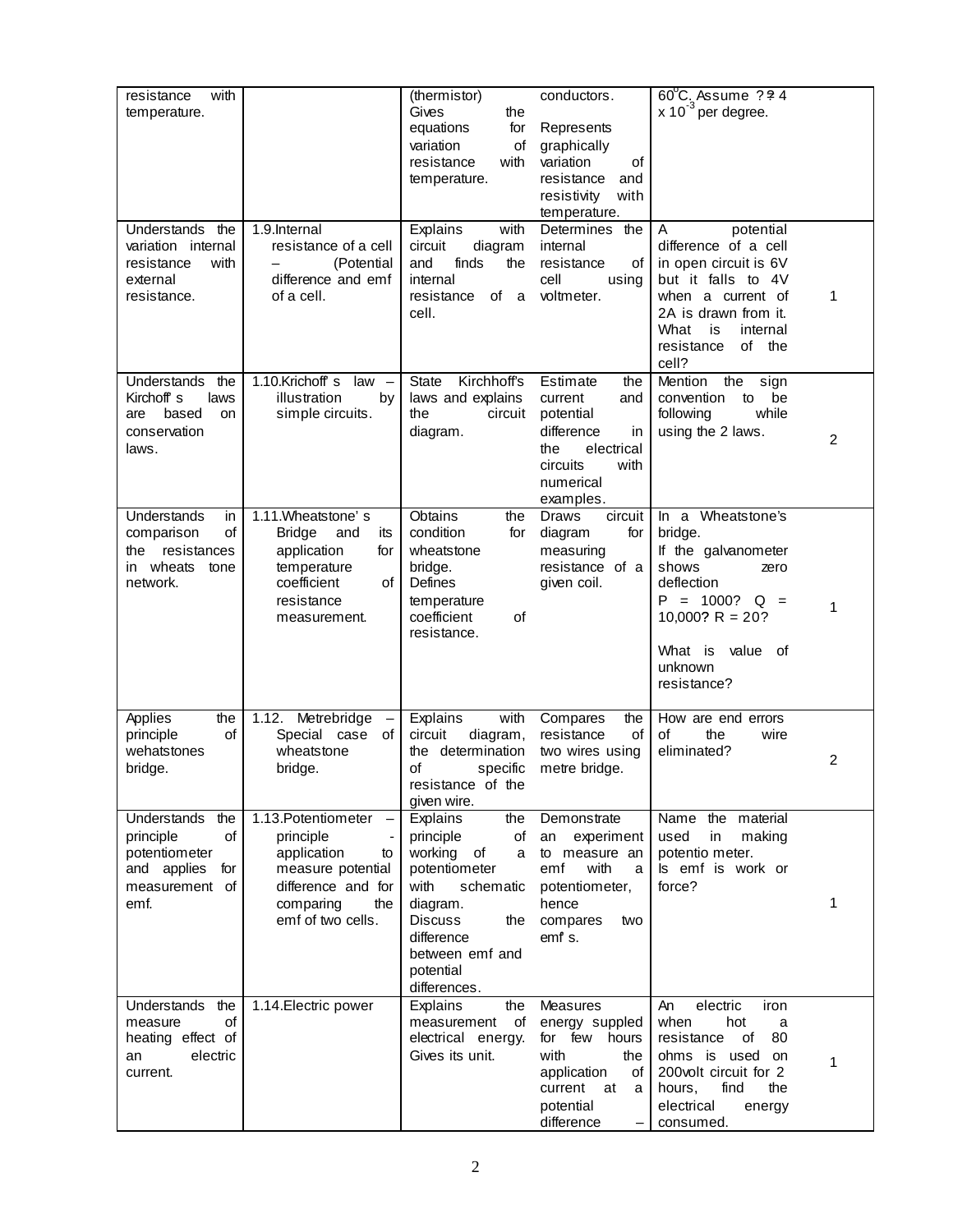|                                      |                                            |                          | Numerical              |                          |                |  |  |
|--------------------------------------|--------------------------------------------|--------------------------|------------------------|--------------------------|----------------|--|--|
|                                      |                                            |                          |                        |                          |                |  |  |
|                                      |                                            |                          | examples.              |                          |                |  |  |
| Understands the                      | 1.15.Chemical<br>effect                    | Explains                 | Experimentally         | Mention<br>some          |                |  |  |
| theory of electric                   | of current                                 | Faraday's law of         | verifies<br>the        | application<br>οf        |                |  |  |
| conduction                           |                                            | electrolysis<br>and      | principle<br>using     | electrolysis.            |                |  |  |
| through liquids.                     |                                            | experimentally           | copper                 |                          | 1              |  |  |
|                                      |                                            | verifies<br>first<br>the | voltameter.            |                          |                |  |  |
|                                      |                                            | and<br>second            |                        |                          |                |  |  |
|                                      |                                            | laws                     |                        |                          |                |  |  |
| Appreciates<br>the                   | 1.16. Electro chemical                     | Explains<br>the          | Lists<br>out<br>the    | Distinguish              |                |  |  |
| of<br>process                        | (Primary –<br>cells                        | principles<br>and        | emf of electro         | between<br>primary       |                |  |  |
| chemical<br>effect                   | (Voltaic,                                  | working of cells         | chemical cells.        | secondary<br>and         |                |  |  |
| in designing the                     | Lechlanche,                                | with diagrams.           |                        | cells.                   | 1              |  |  |
| primary cells.                       | Daniel<br>and<br>Dry                       |                          |                        |                          |                |  |  |
|                                      | cells)                                     |                          |                        |                          |                |  |  |
|                                      |                                            |                          |                        |                          |                |  |  |
| Recalls<br>primary                   | 1.17.Secondary                             | Explains<br>the          | <b>Mentions</b><br>the | Why<br>automobile        |                |  |  |
| and<br>secondary                     | rechargeable<br>cell                       | working<br>of            | application<br>of      | batteries have low       |                |  |  |
| cells.                               | (lead<br>acid                              | rechargeable             | secondary cells        | internal resistance?     |                |  |  |
|                                      | accumulator)                               | cells and alkali         | and solid state        |                          | 1              |  |  |
|                                      | Alkali                                     | accumulator.             | cells.                 |                          |                |  |  |
|                                      |                                            |                          |                        |                          |                |  |  |
|                                      | accumulator.                               |                          |                        |                          |                |  |  |
|                                      |                                            |                          |                        |                          |                |  |  |
| Appreciates<br>the                   | 1.18.Solid state cells.                    | Observes<br>the          | Lists<br>out<br>the    |                          |                |  |  |
| solid state cells                    |                                            | solid state cells        | application<br>οf      |                          |                |  |  |
| in everyday life.                    |                                            | used in watches.         | solid<br>state         |                          |                |  |  |
|                                      |                                            |                          | cells.                 |                          |                |  |  |
|                                      |                                            |                          |                        |                          |                |  |  |
| UNIT-2 - EFFECTS OF ELECTRIC CURRENT |                                            |                          |                        |                          |                |  |  |
|                                      |                                            |                          |                        |                          |                |  |  |
| Understands<br>the                   | effect.<br>2.1. Heating                    | Explains                 | Verifies               | State Joule's law.       |                |  |  |
| heating effect of                    | Joule's<br>law<br>$\overline{\phantom{0}}$ | transformation<br>of     | experimentally         |                          |                |  |  |
| current.                             | Experimental                               | electrical<br>energy     | Joule's law.           | State peltier effect     |                |  |  |
| Understands<br>the                   | verification.                              | thermal<br>into          |                        | and Thomson effect.      |                |  |  |
| principle<br>οf                      | Thermoelectric                             | Explains<br>energy.      | Establishes the        |                          |                |  |  |
| thermo emf.                          | effects - Seebeck                          | elementary<br>the        | relation               |                          |                |  |  |
|                                      | effect<br>- Peltier                        | idea<br>οf               | between                |                          |                |  |  |
|                                      | effect - Thomson                           | thermoelectricity        | neutral                |                          |                |  |  |
|                                      | effect                                     | based<br>on              | temperature            |                          |                |  |  |
|                                      | Thermocouple,                              | electron theory.         | and<br>invesion        |                          | $\overline{2}$ |  |  |
|                                      | thermoemf                                  | Explains<br>the          | temperature.           |                          |                |  |  |
|                                      | neutral<br>and                             | experimental             |                        |                          |                |  |  |
|                                      | inversion                                  | measurement<br>of        | Describes              |                          |                |  |  |
|                                      | temperature.                               | thermo emf using         | thermopile.            |                          |                |  |  |
|                                      | Measurement<br>οf                          | potentiometer.           |                        |                          |                |  |  |
|                                      |                                            |                          |                        |                          |                |  |  |
|                                      | thermo emf using                           |                          |                        |                          |                |  |  |
|                                      | potentiometer                              |                          |                        |                          |                |  |  |
|                                      | Thermopile.                                |                          |                        |                          |                |  |  |
| Understands the                      | 2.2. Magnetic effect of                    | Demonstrate              | <b>Observes</b><br>the | Is the magnetic field    |                |  |  |
| idea of magnetic                     | electric current -                         | Oersteds'                | direction<br>of        | due to a current loop    |                |  |  |
| field from electric                  | Concept<br>οf                              | experiment<br>and        | field<br>magnetic      | uniform? Explain.        |                |  |  |
| current.                             | magnetic<br>field.                         | observes<br>the          | passing<br>by          |                          |                |  |  |
|                                      | Oersted's                                  | deflection<br>of         | current through        |                          | 1              |  |  |
|                                      | experiment.                                | magnetic<br>needle       | a conductor.           |                          |                |  |  |
|                                      |                                            | under<br>the             |                        |                          |                |  |  |
|                                      |                                            | influence<br>of          |                        |                          |                |  |  |
|                                      |                                            | current<br>carrying      |                        |                          |                |  |  |
|                                      |                                            | conductor.               |                        |                          |                |  |  |
| Understands the                      | 2.3. Biot-Savart law.                      | <b>State</b><br>and      | Lists<br>the<br>out    | various<br>Give<br>forms |                |  |  |
| principle of Biot-                   |                                            | <b>Biot</b><br>explains  | quantities             | of Biot - Savart law.    | 1              |  |  |
| Savart law.                          |                                            | Savart law,<br>and       | involved in the        |                          |                |  |  |
|                                      |                                            | gives<br>its<br>vector   | magnetic<br>field      |                          |                |  |  |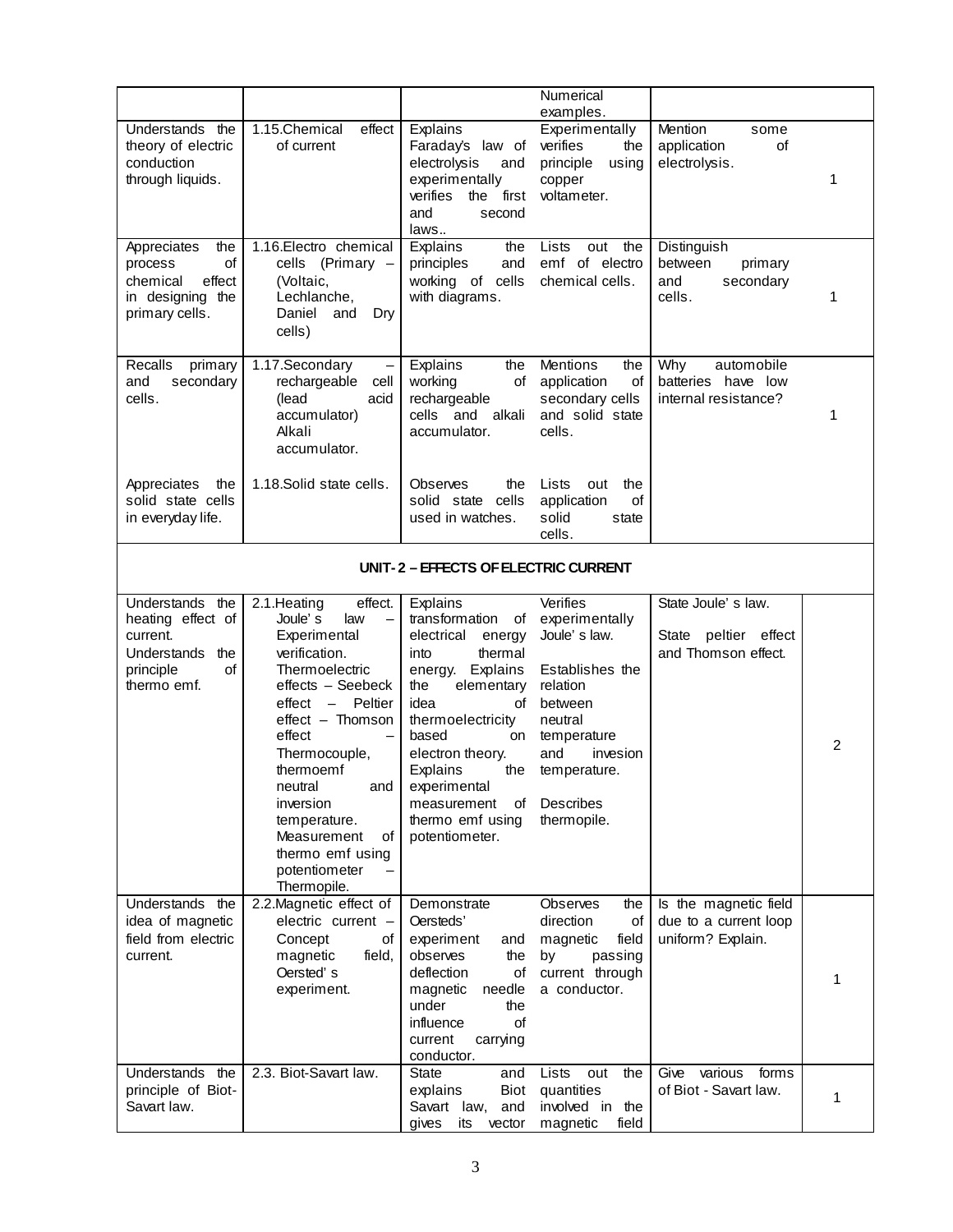|                                                                                                                                   |                                                                                                                                                                                                   | formula.                                                                                                                                                                             | at point due to<br>current<br>a                                                                                                                                                                                                  |                                                                                                                                                                                                                                                                                                                                    |                |
|-----------------------------------------------------------------------------------------------------------------------------------|---------------------------------------------------------------------------------------------------------------------------------------------------------------------------------------------------|--------------------------------------------------------------------------------------------------------------------------------------------------------------------------------------|----------------------------------------------------------------------------------------------------------------------------------------------------------------------------------------------------------------------------------|------------------------------------------------------------------------------------------------------------------------------------------------------------------------------------------------------------------------------------------------------------------------------------------------------------------------------------|----------------|
|                                                                                                                                   |                                                                                                                                                                                                   |                                                                                                                                                                                      | element.                                                                                                                                                                                                                         |                                                                                                                                                                                                                                                                                                                                    |                |
| Understands<br>the<br>field<br>magnetic<br>arises due to the<br>flow of current in<br>a conductor.                                | 2.4. Magnetic<br>field<br>due<br>to<br>an<br>infinitely<br>long<br>carrying<br>current<br>straight wire and<br>circular coil.                                                                     | Dervies<br>an<br>for<br>expression<br>magnetic<br>field<br>due<br>to<br>an<br>infinitely<br>long<br>current<br>carrying<br>straight wire and<br>circular loop.                       | Observes<br>the<br>direction<br>оf<br>magnetic<br>field<br>produced<br>by<br>straight<br>conductor,<br>circular coil at<br>the centre and<br>on the axis of a<br>circular<br>coil<br>carrying<br>current.                        | What is the unit of<br>magnet field?<br>Calculate<br>the<br>magnetic flux density<br>a<br>distance<br>0f<br>at<br>0.01m from a very<br>long<br>straight<br>conductor carrying a<br>current of 10A.                                                                                                                                 | $\overline{2}$ |
| Understands<br>the<br>construction and<br>of<br>working<br>Tangent<br>galvanometer.                                               | Tangent<br>galvanometer<br>Construction<br>and<br>working.                                                                                                                                        | <b>Uses</b><br>Tangent<br>law in T.G.                                                                                                                                                | <b>Deduces</b><br>the<br>reduction factor<br>of T.G.                                                                                                                                                                             | Explain how current<br>is measured using a<br>T.G.                                                                                                                                                                                                                                                                                 | 1              |
| Recognizes<br>the<br>magnetic<br>lines<br>around<br>a<br>solonoid.<br>Applies<br>Amperes'<br>circuital<br>law<br>in<br>solenoids. | 2.5. Bar magnet as<br>equivalent<br>an<br>solonoid<br>field<br>magnetic<br>lines.<br>Ampere's<br>circuital<br>law<br>and<br>its<br>application<br>to<br>straight<br>and<br>Toroidal solenoids.    | Explains<br>magnetic field on<br>a solenoid.<br>Explains<br>the<br>Ampere's circuital<br>law<br>and<br>its<br>application.                                                           | Explains<br>the<br>formation<br>of<br>field<br>magntic<br>lines.<br>Derives<br>an<br>expression<br>for<br>straight<br>and<br>torroidal<br>solenoids.                                                                             | State End Rule<br>Mention some<br>applications of<br>solenoids.                                                                                                                                                                                                                                                                    | 2              |
| Understands<br>the<br>force<br>on<br>a<br>moving charge.                                                                          | 2.6.Force<br>on<br>a<br>moving<br>charge<br>in<br>uniform<br>magnetic<br>field and<br>Electric<br>field.                                                                                          | Explains<br>Lorentz<br>force<br>and<br>direction<br>with<br>diagram.<br>Explains<br>the<br>force<br>on<br>a<br>charged<br>particle<br>in<br>an<br>magnetic<br>field.                 | Explains<br>the<br>construction<br>and working of<br>cyclotron.                                                                                                                                                                  | What<br>are<br>advantages<br>and<br>disadvantage<br>οf<br>cyclotron?<br>Name<br>the<br>particles<br>which<br>are<br>usually<br>accelerated<br>by<br>cyclotron.                                                                                                                                                                     | 1              |
| Understands the<br>force an current<br>carrying<br>conductor.                                                                     | 2.7. Force on current<br>carrying<br>conductor<br>uniform<br>in.<br>a<br>field,<br>magnetic<br>forces<br>between<br>two parallel current<br>Carrying<br>conductors<br>definition<br>οf<br>ampere. | Derives<br>an<br>expression<br>tor<br>force an a current<br>carrying<br>conductor<br>and<br>parallel<br>two<br>$current - carrying$<br>conductor<br>Defines<br>hence.<br>the ampere. | Finds<br>the<br>direction<br>Οt<br>force<br>using<br>Fleming's<br>left<br>hand rule.<br>the<br>Discusses<br>cases :-<br>Two<br>conductors<br>carrying current<br>the<br>same<br>in<br>direction<br>and<br>opposite<br>direction. | State Fleming's<br>left<br>hand rule.<br>Two<br>parallel<br>long<br>wires<br>carrying<br>currents of 3 ampere<br>4<br>and<br>ampere<br>respectively<br>in<br>opposite<br>directions.<br>The<br>seperation<br>between<br>them<br>is<br>0.1m calculate<br>the<br>exerted<br>force<br>per<br>unti length by<br>one<br>over the other. | 2              |
| Understands<br>the<br>application<br>οf<br>Lorentz force in<br>moving<br>coil<br>galvanometer.                                    | 2.8.Torque<br>experienced by a<br>current loop in a<br>uniform<br>magnetic<br>field-moving<br>coil<br>galvanometer.                                                                               | Explains<br>torque<br>experienced by a<br>current loop in a<br>uniform magnetic<br>field.                                                                                            | Explains<br>construction<br>and working of<br>moving<br>coil<br>galvanometer.                                                                                                                                                    | Mention<br>the<br>advantages<br>of<br>a<br>moving<br>coil<br>galvanometer.                                                                                                                                                                                                                                                         | $\overline{2}$ |
| Knows<br>to                                                                                                                       | 2.9.Convertion<br>to                                                                                                                                                                              | Explains<br>the                                                                                                                                                                      | Demonstrates                                                                                                                                                                                                                     | A rectangular coil of                                                                                                                                                                                                                                                                                                              | $\overline{2}$ |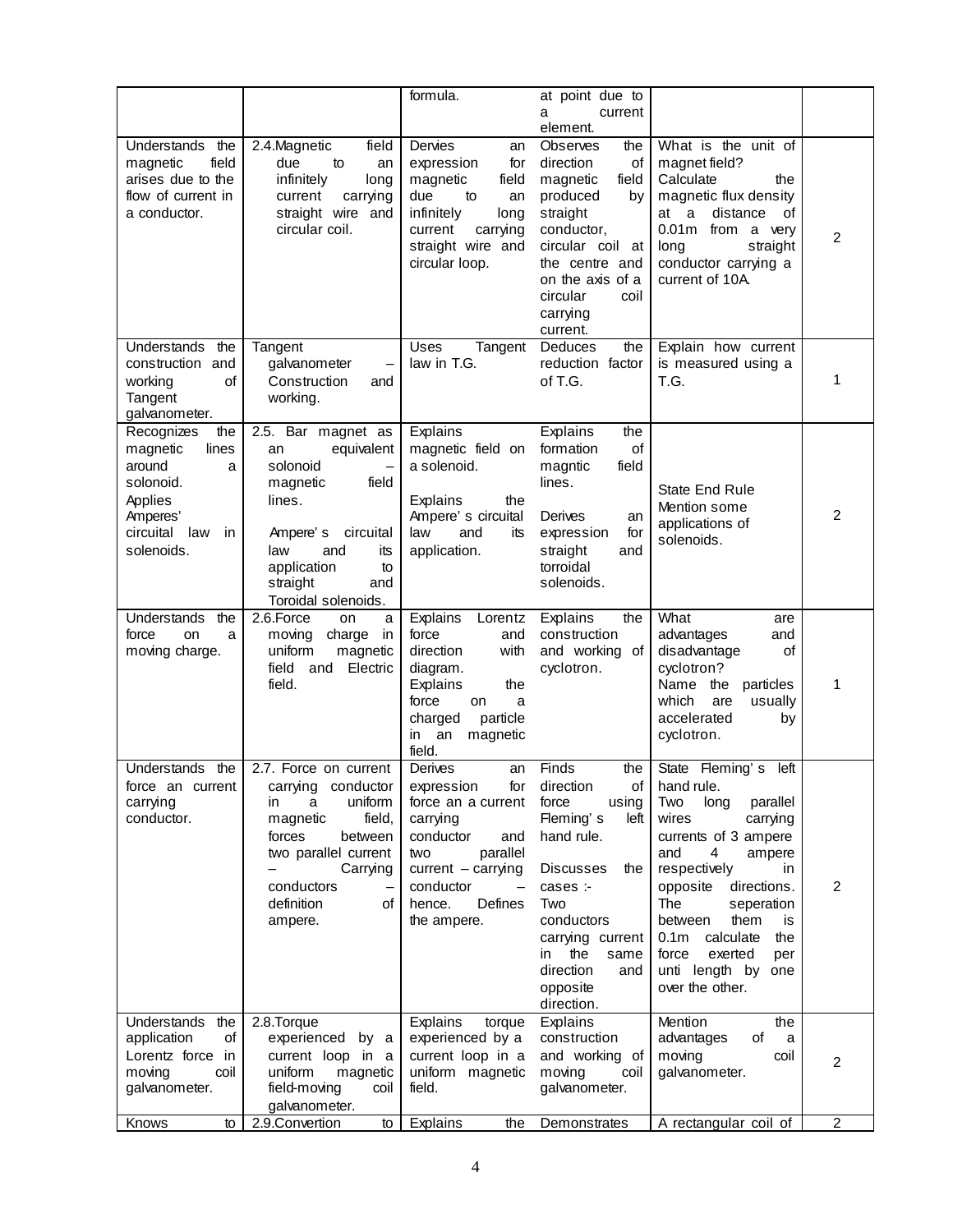| convert<br>a<br>galvanometer<br>voltmeter<br>into<br>and ammeter.                                                                                                  | and<br>ammeter<br>voltmeter.                                                                                                                                                                                                                                                 | sensitivity<br>οf<br>galvanometer<br>current<br>sensitivity.<br>Explains<br>the<br>conversion<br>of<br>coil<br>moving<br>galvanometer<br>to<br>ammeter<br>and<br>voltmeter. | the<br>conversion<br>οf<br>galvanometer<br>voltmeter<br>into<br>and ammeter.                                                                                  | side 5 cm and 3 cm<br>1000<br>having<br>turns<br>carrying current of<br>50 mA is placed in a<br>uniform<br>magnetic<br>field of 0.05 Tesla<br>directed along an x<br>What<br>axis.<br>is<br>maximum<br>torque<br>produced in the coil?  |                |  |  |  |
|--------------------------------------------------------------------------------------------------------------------------------------------------------------------|------------------------------------------------------------------------------------------------------------------------------------------------------------------------------------------------------------------------------------------------------------------------------|-----------------------------------------------------------------------------------------------------------------------------------------------------------------------------|---------------------------------------------------------------------------------------------------------------------------------------------------------------|-----------------------------------------------------------------------------------------------------------------------------------------------------------------------------------------------------------------------------------------|----------------|--|--|--|
| Understands the<br>current loop as a<br>magnetic dipole.                                                                                                           | 2.10.Current loop as<br>a magnetic dipole<br>and its<br>magnetic<br>dipole moment.                                                                                                                                                                                           | <b>Explains</b><br>the<br>current<br>loop<br>behaves<br>as<br>dipole<br>hence<br>Gives formula for<br>dipole moment.                                                        | Identifies<br>the<br>direction<br>of<br>dipole moment<br>and<br>gives<br>its<br>unit.                                                                         | If the magnet is cut<br>into two equal parts<br>what is the magnetic<br>moment?                                                                                                                                                         | 1              |  |  |  |
| Understands<br>magnetic<br>dipole<br>of<br>moment<br>a<br>revolving.                                                                                               | 2.11.Magnetic<br>dipole<br>of<br>moment<br>a<br>revolving<br>electron.                                                                                                                                                                                                       | Derives<br>an<br>for<br>expression<br>magnetic<br>dipole<br>of<br>moment<br>a<br>revolving<br>electron.                                                                     | Estimates<br>the<br>magnetic dipole<br>moment of an<br>electron<br>in.<br>Hydrogen<br>atom.                                                                   | In a hydrogen atom<br>electron moves in an<br>orbit of radius 0.5Å<br>$10^{16}$<br>making<br>revolutions<br>per<br>determine<br>second<br>the<br>magnetic<br>associated<br>moment<br>with orbital motion of<br>electron.                | 1              |  |  |  |
| UNIT - 3 - ELECTROMAGNETIC INDUCTION AND ALTERNATING CURRENT                                                                                                       |                                                                                                                                                                                                                                                                              |                                                                                                                                                                             |                                                                                                                                                               |                                                                                                                                                                                                                                         |                |  |  |  |
| Understands<br>the<br>of<br>production<br>induced emf and<br>induced current.                                                                                      | 3.1. Electromagnetic<br>induction<br>Faraday's<br>law<br>emf and<br>induced<br>current<br>Lenz's<br>$ \,$<br>law.                                                                                                                                                            | Explains<br>the<br>experiments<br>of<br>Faraday.<br>Explains<br>Faraday's<br>laws<br>and lenz's law.                                                                        | Demonstrates<br>induced<br>the<br>emf with a coil<br>and magnet.                                                                                              | A small piece of a<br>wire is moved across<br>the gap between the<br>pole pieces<br>of<br>a<br>0.5<br>magnet<br>in<br><b>The</b><br>second.<br>magnetic flux is 8 x<br>$10^{-4}$<br>Calculate<br>wb.<br>the emf induced in<br>the wire. | $\overline{2}$ |  |  |  |
| Recognizes<br>the<br>of<br>process<br>inducing<br>the<br>back emf in a<br>coil.                                                                                    | 3.2.Self induction -<br>induction<br>Mutual<br>- Self inductance<br>of a long solenoid<br>mutual<br>inductance of two<br>long solenoids.                                                                                                                                     | Explains<br>and<br>Defines<br>coefficient of self-<br>induction<br>and<br>coefficient<br>of<br>mutual induction.                                                            | Derives<br>the<br>for<br>expression<br>emf in terms of<br>flux and rate of<br>change<br>of<br>current. States<br>and defines the<br>unit<br>of<br>inductance. | If a rate of change of<br>A/s<br>of<br>current<br>2<br>induces an emf of<br>10 mv in a solenoid.<br>Find<br>the<br>self-<br>inductance.<br>Define coefficient of<br>mutual induction.                                                   | $\overline{2}$ |  |  |  |
| Recalls<br>the<br>methods<br>οf<br>inducing<br>emf.<br>Understands the<br>production<br>of<br>A.C. by rotating<br>coil<br>the<br>in.<br>uniform<br>magnetic field. | 3.3.Methods<br>οf<br>inducing emf $-$ (1)<br>by<br>changing<br>magnetic induction<br>changing<br>(2)<br>by<br>area enclosed by<br>the coil and (3) by<br>changing<br>the<br>orientation<br>of the<br>coil<br>(quantitative<br>treatment)<br>analytical<br>treatment can also | Explains<br>the<br>three methods of<br>inducing<br>emf.<br>Obtains<br>the<br>expression<br>for<br>the<br>alternating<br>emf.                                                | Applies<br>Faraday s<br>concept in the<br>methods<br>of<br>inducing<br>emf.<br>Draws<br>the<br>sinusoidal<br>curve.                                           | The emf is given by<br>$e = 300 \sin (314 t +$<br>$?4$ ) what is (i) the<br>amplitude<br>the<br>(ii)<br>frequency of rotation<br>and (iii) the phase<br>angle?                                                                          | 3              |  |  |  |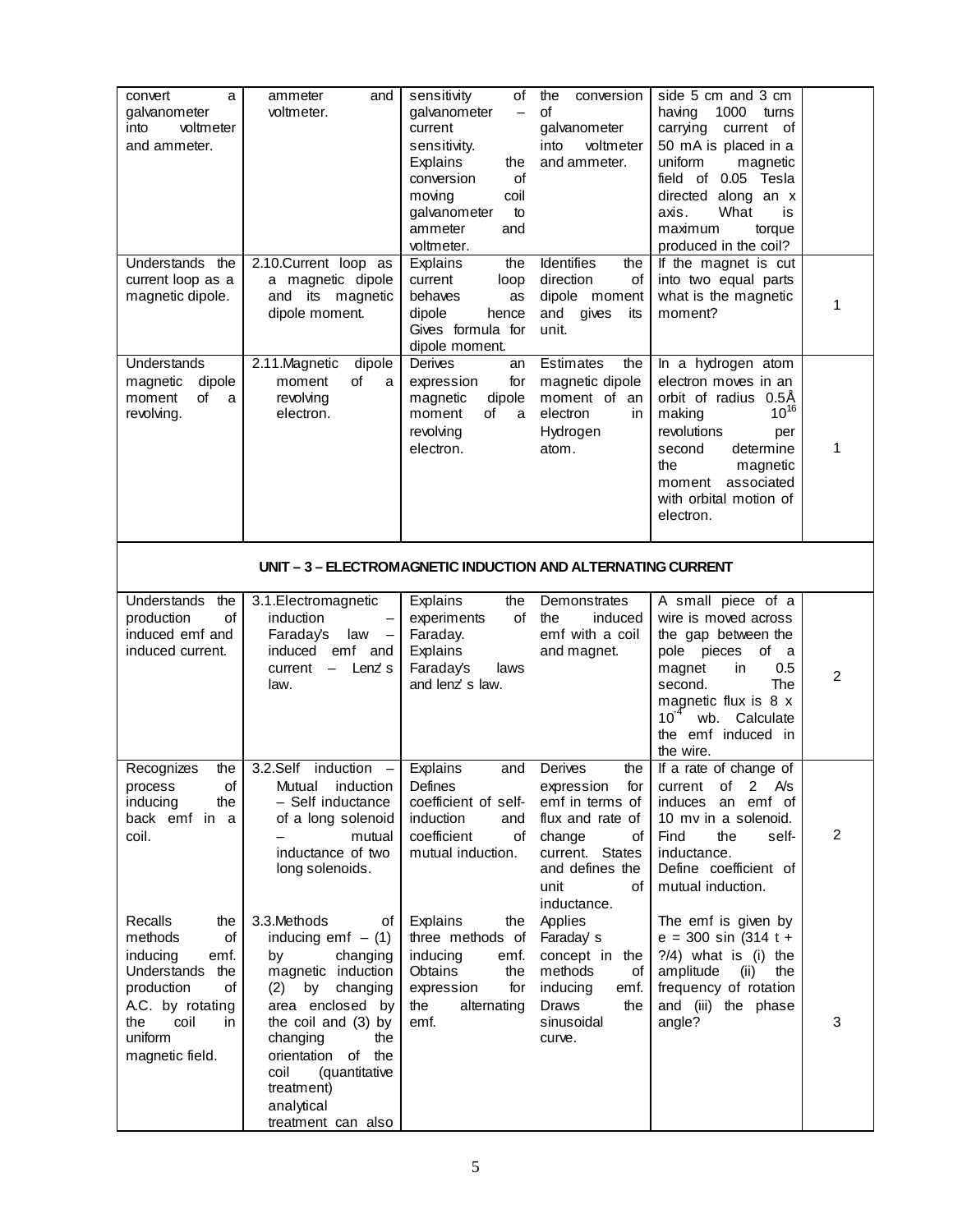# https://www.freshersnow.com/category/govt-boards/board-syllabus/

|                                                                                                                                                     | be included.                                                                                                                                                                                                                                                                                                                                                                                                                                        |                                                                                                                                                                                                                                                                                                                                                                                                                             |                                                                                                                                                                                                                                                                                                                                                                                                                                                           |                                                                                                                                                                                                                                                                                                            |   |
|-----------------------------------------------------------------------------------------------------------------------------------------------------|-----------------------------------------------------------------------------------------------------------------------------------------------------------------------------------------------------------------------------------------------------------------------------------------------------------------------------------------------------------------------------------------------------------------------------------------------------|-----------------------------------------------------------------------------------------------------------------------------------------------------------------------------------------------------------------------------------------------------------------------------------------------------------------------------------------------------------------------------------------------------------------------------|-----------------------------------------------------------------------------------------------------------------------------------------------------------------------------------------------------------------------------------------------------------------------------------------------------------------------------------------------------------------------------------------------------------------------------------------------------------|------------------------------------------------------------------------------------------------------------------------------------------------------------------------------------------------------------------------------------------------------------------------------------------------------------|---|
| Understands the<br>construction and<br>working of AC<br>generator.<br>Recognises<br>the<br>distribution<br>οf<br>three phase AC<br>in the houses.   | 3.4.AC<br>generator<br>commercial<br>generator.<br>(Single<br>phase,<br>three<br>phase)<br>$\qquad \qquad -$<br>Distribution<br>οf<br>AC<br>three<br>phase<br>connection,<br>(star<br>Delta connection)                                                                                                                                                                                                                                             | Describes<br>the<br>construction<br>and<br>AC<br>working of<br>generator.<br>Mentions<br>the<br>single phase and<br>three phase AC<br>generator.                                                                                                                                                                                                                                                                            | Explains<br>the<br>electrical<br>connections<br>through<br>which<br>the three phase<br>AC<br>is<br>being<br>distributed.                                                                                                                                                                                                                                                                                                                                  | What is the principle<br>AC<br>generator?<br>of<br>Draw the sketch of<br>electrical connection<br>in your house.                                                                                                                                                                                           | 3 |
| Understands the<br>induced emf in a<br>solid<br>mass.<br>the<br>Recognises<br>of<br>working<br>transformer.                                         | 3.5.Eddy current<br>Applications<br>$\overline{\phantom{0}}$<br>Transformer<br>—<br>distance<br>Long<br>transmission.                                                                                                                                                                                                                                                                                                                               | Explains the eddy<br>current and give<br>its applications.<br>Demonstrates the<br>construction and<br>working<br>of<br>a<br>transformer.                                                                                                                                                                                                                                                                                    | Lists<br>out<br>the<br>applications<br>of I<br>eddy current.<br><b>States</b><br>the<br>various<br>losses<br>in<br>a<br>transformer.<br>Appreciates the<br>power<br>transmission<br>through<br>long<br>distance<br>with<br>the<br>use<br>οf<br>transformer.                                                                                                                                                                                               | A<br>step-down<br>transformer having a<br>power<br>output<br>οf<br>10KW and efficiency<br>90%<br>reduces<br>the<br>voltage from 11KV to<br>220V.<br>Calculate<br>the<br>number of turns in<br>the primary if the<br>secondary has<br>100<br>turns.<br>Can the transformer<br>be used to step up<br>the DC? | 3 |
| Understands the<br>relation between<br>rms value<br>and<br>peak<br>value<br>οf<br>current.<br>Recognises<br>the<br>applications<br>οf<br>resonance. | 3.6.Alternating<br>current<br>measurement<br>οf<br>$AC - AC$<br>circuit<br>with<br>resistance -<br>AC<br>circuit<br>with<br>AC<br>inductor<br>$\overline{\phantom{m}}$<br>with<br>circuit<br><b>LCR</b><br>capacitor<br>$\sim 100$<br>series<br>circuit<br>$\overline{\phantom{0}}$<br>Resonance and Q<br>- factor: power in<br>$AC$ circuits $- LC$<br>oscillations<br>choke<br>coil<br>Advantages<br>and<br>disadvantages<br>οf<br>A.C. over D.C. | Explains<br>the<br>of<br>measurement<br>AC<br>with<br>its<br>heating<br>effect.<br>about<br><b>Discusses</b><br>AC<br>the<br>circuits<br>with $(1)$ R $(2)$ L<br>$(3)$ C and LCR.<br>Explains the Q-<br>factor or quality<br>factor<br>quantitatively and<br>also with graph.<br>Explains<br>the<br>oscillations<br>produced in LC<br>circuit.<br>Explains how a<br>choke coil is used<br>regulate<br>to<br>the<br>current. | Appreciates the<br>οf<br>uses<br>resonance.<br><b>Observes</b><br>that<br>a higher Q -<br>value indicates<br>small<br>a<br>bandwidth<br>and<br>hence<br>a<br>sharper<br>peak<br>calculates<br>the<br>power in an AC<br>circuit.<br><b>Mentions</b><br>the<br>power factor.<br><b>Observes</b><br>that<br>the<br>energy<br>stored<br>in<br>the<br>inductor<br>and<br>(LC)<br>capactor<br>appears in the<br>form<br>οf<br>electromagneti<br>c oscillations. | Define<br>Q-factor.<br>What<br>is<br>the<br>LC<br>frequency<br>of<br>oscillations?<br>What is the use of<br>choke coil?<br>What<br>are<br>the<br>advantages<br>and<br>disadvantages of AC<br>over DC?<br>Define<br>resonant<br>frequency?                                                                  | 3 |
|                                                                                                                                                     |                                                                                                                                                                                                                                                                                                                                                                                                                                                     | UNIT-4-ELECTROMAGNETIC WAVES AND WAVE OPTICS                                                                                                                                                                                                                                                                                                                                                                                |                                                                                                                                                                                                                                                                                                                                                                                                                                                           |                                                                                                                                                                                                                                                                                                            |   |
| Recalls the<br>electro magnetic<br>waves and their<br>wavelength and<br>frequency<br>ranges.                                                        | 4.1. Electromagnetic<br>waves and their<br>characteristics.                                                                                                                                                                                                                                                                                                                                                                                         | Explains Maxwell<br>displacement<br>current.                                                                                                                                                                                                                                                                                                                                                                                | Derives<br>dimensionally<br>velocity of light<br>$C = -$<br>$\sqrt{?}$                                                                                                                                                                                                                                                                                                                                                                                    | What<br>electro-<br>are<br>magnetic waves?<br>Describe briefly<br>the<br>history<br>οf<br>electromagnetic<br>waves.                                                                                                                                                                                        | 1 |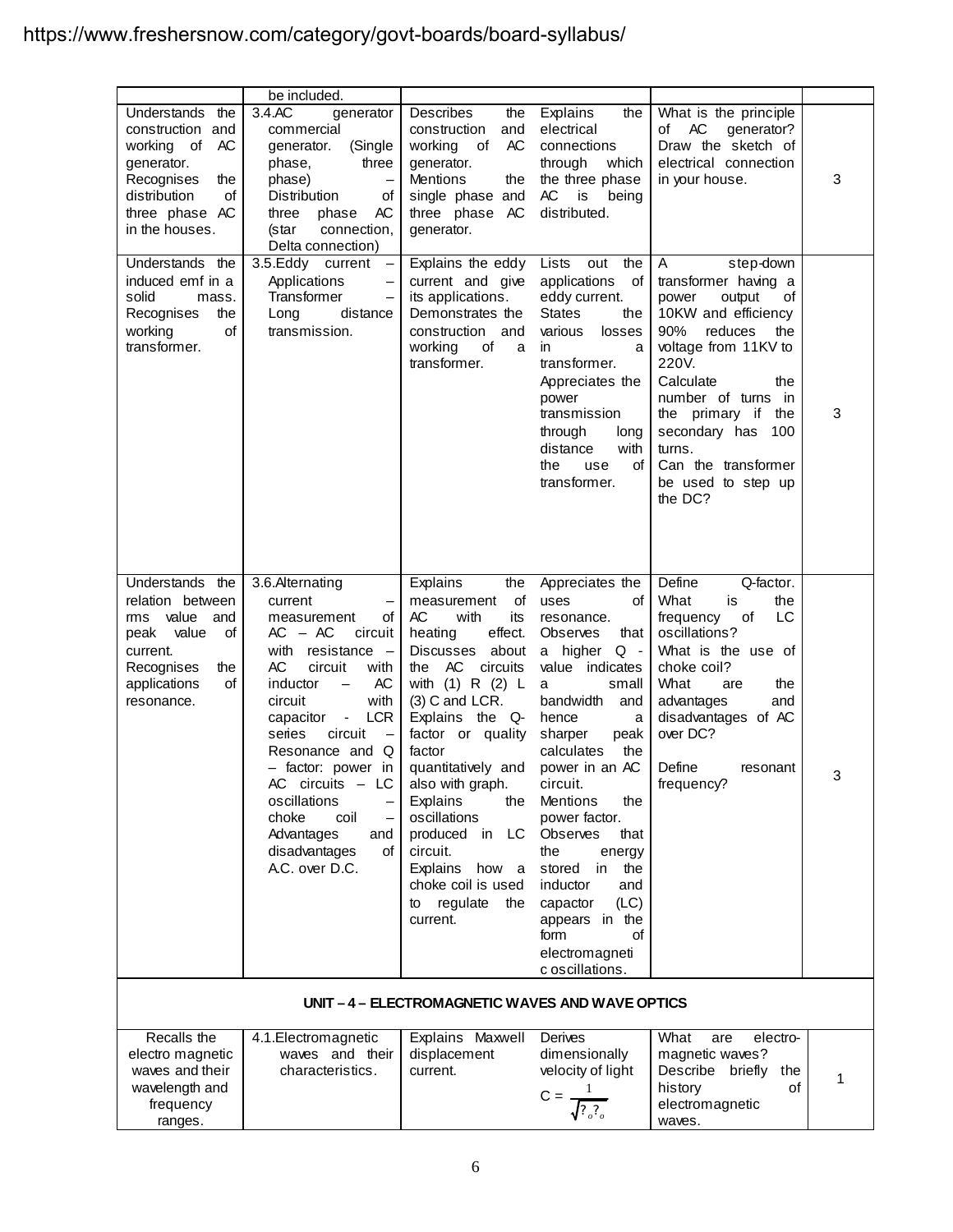|                                                                                                                                                                             | 4.2. Transverse<br>of<br>nature<br>electromagnetic<br>waves.                                                                                                                                                      | Explains<br>accelerated<br>charge<br>is<br>the<br>of<br>source<br>electromagnetic<br>Hertz<br>waves<br>$\overline{\phantom{m}}$<br>experiment.         | Describe<br>the<br>transverse<br>of<br>nature<br>electromagneti<br>c waves.                                                                                                                                    |                                                                                                                                                                                                               | 1 |
|-----------------------------------------------------------------------------------------------------------------------------------------------------------------------------|-------------------------------------------------------------------------------------------------------------------------------------------------------------------------------------------------------------------|--------------------------------------------------------------------------------------------------------------------------------------------------------|----------------------------------------------------------------------------------------------------------------------------------------------------------------------------------------------------------------|---------------------------------------------------------------------------------------------------------------------------------------------------------------------------------------------------------------|---|
| Appreciates<br>the<br>of<br>application<br>electromagnetic<br>spectrum                                                                                                      | 4.3. Electromagnetic<br>Radio,<br>spectrum<br>Infra<br>microwaves.<br>red, optical, ultra<br>violet $-x$ - rays,<br>gamma rays.                                                                                   | briefly<br>Explains<br>electromagnetic<br>spectrum - Radio,<br>Microwaves, infra<br>red,<br>visible,<br>ultraviolet,<br>Х-<br>rays,<br>gamma<br>rays.  | <b>Tabulates</b><br>the<br>frequency,<br>wavelength and<br>method<br>οf<br>production<br>of<br>electromagneti<br>c radiations.<br><b>Methods</b><br>of<br>of<br>deduction<br>UV, Infra<br>red<br>radiation.    | Write the wavelength<br>of microwaves, ? Pays<br>radio<br>waves,<br>ultra<br>violet rays.                                                                                                                     | 1 |
| Understands<br>the<br>of<br>propagation<br>electromagnetic<br>waves<br>in<br>atmosphere.                                                                                    | 4.4. Propagation<br>of<br>electro-magnetic<br>waves<br>in<br>atmosphere.                                                                                                                                          | Mentions<br>the<br>of<br>uses<br>electromagnetic<br>waves.                                                                                             | Applies the use<br>of<br>microwaves<br>for<br>communication<br>and radar.                                                                                                                                      | Why is it necessary<br>to use satellites<br>for<br>TV<br>long<br>distance<br>transmission?                                                                                                                    | 1 |
| the<br>Understands<br>origin<br>οf<br>emission<br>and<br>absorption<br>spectra.                                                                                             | 4.5.Emission<br>and<br>Absorption<br>spectrum -<br>Line,<br>Band<br>and<br>continuous<br>spectra                                                                                                                  | Explains<br>emission<br>and<br>absorption<br>spectra;<br>continuous<br>spectra line, and<br>band.                                                      | Represents<br>diagrammaticall<br>y dark lines in<br>absorption<br>the<br>spectrum of an<br>element<br>corresponds<br>to<br>bright lines<br>in<br>its<br>emission<br>spectrum.                                  | Distinguish<br>between<br>emission<br>and<br>absorption<br>spectra.<br>Give example to each<br>case.                                                                                                          | 1 |
| Appreciates<br>the<br>of<br>propagation<br>light<br>in<br>two<br>forms.                                                                                                     | 4.6. Theories of light -<br>Corpuscular<br>Wave<br>Electromagnetic<br>and<br>Quantum<br>theories.                                                                                                                 | <b>Discusses</b><br>the<br>various<br>theories<br>of light.                                                                                            | <b>Differentiates</b><br>the<br>various<br>theories.                                                                                                                                                           | Distinguish corpuscle<br>and photon.                                                                                                                                                                          | 1 |
| Understands the<br>phenomenon<br>οf<br>scattering of light<br>by molecules.<br>Appreciates the<br>scattering of light<br>minute<br>by<br>particles - Blue<br>colour of sky. | 4.7.Scattering of light<br>Rayleigh's<br>scattering<br>Tyndal scattering<br>- Raman effect -<br>Raman spectrum.<br>Blue colour of the<br>sky and reddish<br>appearance of the<br>sun and sun rise<br>and sun set. | Explains<br>the<br>phenonmenon<br>of<br>sctattering of light<br>- Blue of sky.<br>Explains<br>Raman<br>effect<br>and<br>explains<br>Raman<br>spectrum. | Explains<br>Rayleigh's<br>law<br>of scattering.<br>Experimental<br>arrangement<br>for the study of<br>Raman<br>effect<br>Raman<br>and<br>lines.<br>Mentions<br>the<br>applications<br>οf<br>Raman<br>spectrum. | Mention<br>the<br>applications<br>οf<br>Raman effect.<br>What<br>is<br>Tyndal<br>scattering?                                                                                                                  | 1 |
| Understands the<br>of<br>wave nature<br><b>Identifies</b><br>light.<br>the<br>types<br>οf<br>wavefront.                                                                     | 4.8. Wavefront<br>and<br>Huygen's<br>principle<br>Reflection,<br>Total<br>internal reflection<br>and refraction of<br>plane wave at a<br>plane<br>surface<br>using wavefronts.                                    | Explains different<br>wavefront<br>diagrammatically.<br>Proves<br>geometrically<br>laws of reflection<br>and refraction by<br>Huygen's<br>principle.   | Demonstrates<br>ripple<br>tank<br>method<br>of<br>study<br>propagation<br>οf<br>waves in wafer.<br><b>Discuss</b><br>the<br>relation                                                                           | What is wavefront?<br>What is the shape of<br>the wavefront (a) a<br>finite<br>distance from<br>the source (b)<br>an<br>infinite distance from<br>the source.<br>What is the velocity<br>of light in glass of | 2 |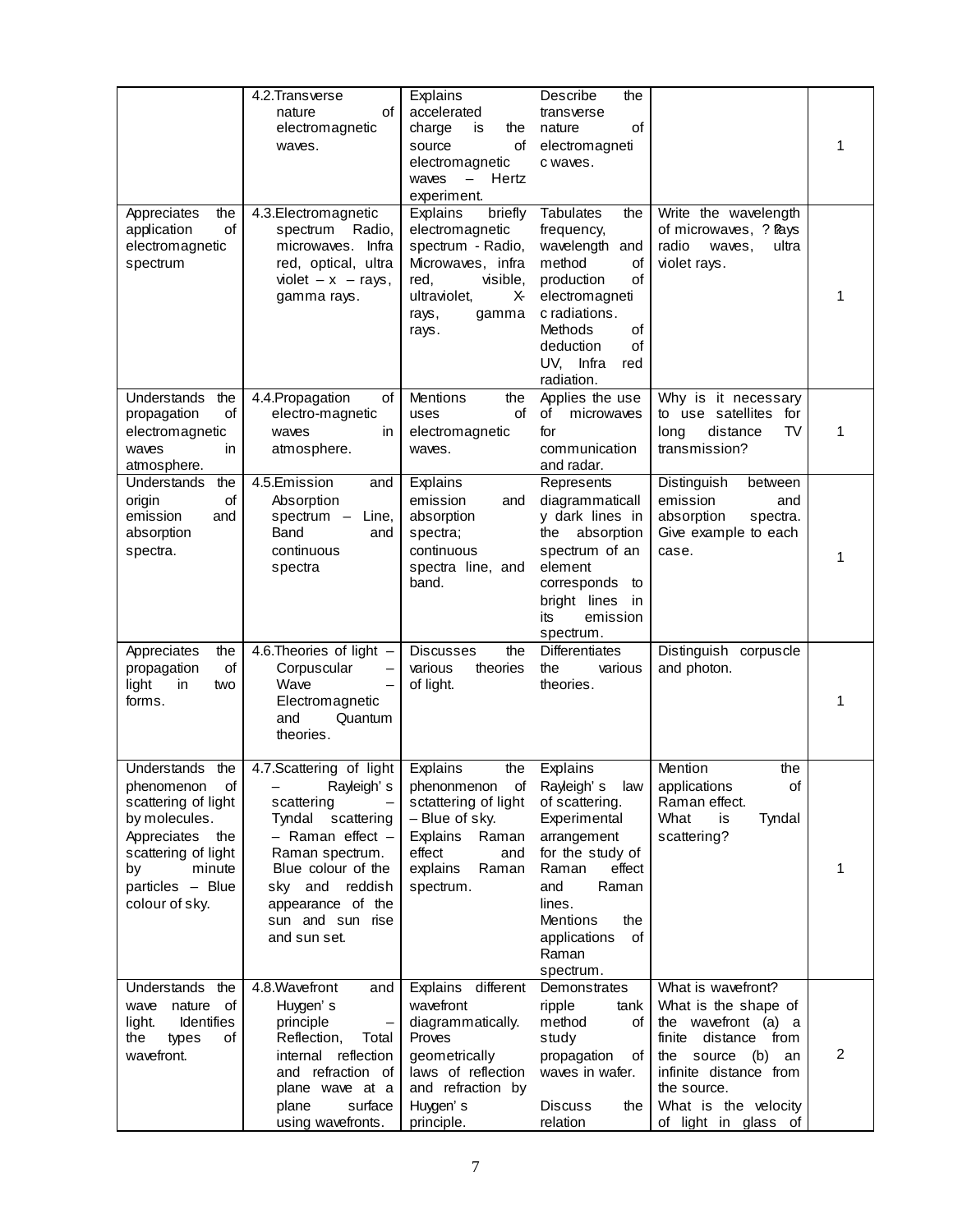|                                                                                                                                        |                                                                                                                                                                                                                                                                                       |                                                                                                                                                                                                                                                               | between<br>refractive index                                                                                                                                                                                                                                            | refractive index 1.5?                                                                                                                                                                                                                                                        |   |
|----------------------------------------------------------------------------------------------------------------------------------------|---------------------------------------------------------------------------------------------------------------------------------------------------------------------------------------------------------------------------------------------------------------------------------------|---------------------------------------------------------------------------------------------------------------------------------------------------------------------------------------------------------------------------------------------------------------|------------------------------------------------------------------------------------------------------------------------------------------------------------------------------------------------------------------------------------------------------------------------|------------------------------------------------------------------------------------------------------------------------------------------------------------------------------------------------------------------------------------------------------------------------------|---|
|                                                                                                                                        |                                                                                                                                                                                                                                                                                       |                                                                                                                                                                                                                                                               | and velocity in                                                                                                                                                                                                                                                        |                                                                                                                                                                                                                                                                              |   |
|                                                                                                                                        |                                                                                                                                                                                                                                                                                       |                                                                                                                                                                                                                                                               | different media.                                                                                                                                                                                                                                                       |                                                                                                                                                                                                                                                                              |   |
| <b>Understands</b><br>the<br>principle<br>οf<br>superposition<br>of<br>waves.<br>Understands the<br>formation<br>οf<br>Newton's rings. | 4.9.Interference<br>double<br>Young's<br>slit<br>experiment<br>expression<br>and<br>for fringe width $-$<br>coherent source<br>interference<br>οf<br>light. Formation of<br>colours<br>in<br>thin<br>$films - analytical$<br>treatment<br>$\overline{\phantom{0}}$<br>Newton's rings. | Explains<br>coherent sources<br>and<br>their<br>importance<br>in<br>interference.<br><b>Discusses</b><br>the<br>phenomenon<br>οf<br>of<br>interference<br>light.<br>Derives<br>an<br>for<br>expression<br>difference<br>path                                  | <b>Illustrates</b><br>the<br>principle<br>of<br>superposition<br>of waves.<br>Demonstrates<br>young<br>double<br>slit experiment<br>and derives<br>$\overline{\phantom{a}}$<br>expression<br>an<br>bandwidth.<br>for<br>Mentions<br>the<br>condition<br>for            | What<br>is<br>phase<br>difference<br>for<br>path<br>difference ??<br>What is the effect on<br>the<br>interference<br>fringes<br>in<br>young's<br>double<br>slit<br>the<br>experiment<br>if<br>seperation<br>in.<br>between two slit is<br>increased?<br>- Why an oil film on | 2 |
|                                                                                                                                        |                                                                                                                                                                                                                                                                                       | between                                                                                                                                                                                                                                                       | inference<br>οf                                                                                                                                                                                                                                                        | the surface of water                                                                                                                                                                                                                                                         |   |
| Appriciates<br>the<br>effect<br>diffraction<br>through a single<br>slit.                                                               | 4.10.Diffraction<br>$\equiv$<br>diffraction due to<br>a single slit -<br>Width of central<br>maximum.<br><b>Differences</b><br>between<br>interference<br>and<br>diffraction<br>οf<br>light. Diffraction<br>grating.                                                                  | interfering waves.<br><b>Decribes</b><br>the<br>theory<br>οf<br>diffraction<br>at a<br>single slit.<br>Calculate<br>the<br>width of<br>central<br>maxima.<br><b>Mentions</b><br>the<br>differences<br>between<br>interference<br>and<br>diffraction of light. | light.<br>Explain<br>the<br>condition<br>for<br>path difference<br>to maxima and<br>minima.<br><b>Describes</b><br>the<br>plane<br>transmission<br>grating.<br>Determines the<br>wave-length<br>0f<br>different<br>colours of white<br>light<br>using<br>spectrometer. | appears coloured?<br>What is diffraction of<br>light?<br>What<br>grating<br>is<br>element?<br>What<br>is<br>maximum<br>number of order of<br>' diffraction in grating'.                                                                                                      | 2 |
| Appreciates<br>the<br>vibration<br>οf<br>particle<br>in<br>a<br>particular<br>direction                                                | Polarisation<br>4.11<br>of<br>light waves                                                                                                                                                                                                                                             | Demonstrates the<br>transverse nature<br>of light by means<br>of vibrating rope                                                                                                                                                                               | Explains<br>the<br>phenomenon of<br>polarization,<br>production<br>оf<br>plane<br>plarised<br>light in using<br>tourmaline<br>plate.                                                                                                                                   | What<br>is<br>plane<br>polarized light?<br>Distinguish<br>ordinary<br>light<br>polarised<br>and<br>light.                                                                                                                                                                    | 1 |
| Understands<br>polarisation<br>by<br>reflection<br>by<br>Brewster's law                                                                | 4.12 Polarisation<br>by<br>reflection<br>Brewster's law -<br>double<br>refraction<br>Nicol prism                                                                                                                                                                                      | Establishes<br>the<br>relation<br>between<br>refractive<br>index<br>and<br>polarising<br>angle.<br>Nicol<br>Explain<br>prism                                                                                                                                  | How can plane<br>polarized<br>light<br>be obtained by<br>reflection.<br>Hence discuss<br>the working of<br>a pile of plates.                                                                                                                                           | Light is reflected from<br>the surface of glass<br>plate of $? = 1.56$ .<br>Find<br>angle<br>οf<br>refraction?<br>What<br>double<br>is<br>refraction?<br>Name<br>few<br>uniaxial<br>and biaxial crystals.                                                                    | 1 |
| Appreciates<br>the<br>use of polaroids<br>in daily life.                                                                               | 4.13 Uses of plane<br>polarised<br>light<br>and polaroids<br>$\overline{\phantom{0}}$<br>Rotatory<br>polarisation<br>polarimeter                                                                                                                                                      | Mentions<br>the<br>uses of polaroids<br>spectacle<br>in<br>glasses,<br>stereoscopic<br>effects, motor car<br>head<br>lights,<br>infrared filter.                                                                                                              | Lists<br>out the<br>modern type of<br>polarioids.<br>Explains optical<br>activity                                                                                                                                                                                      | polaroids<br>How<br>are<br>used to create three<br>dimensional effects?                                                                                                                                                                                                      | 1 |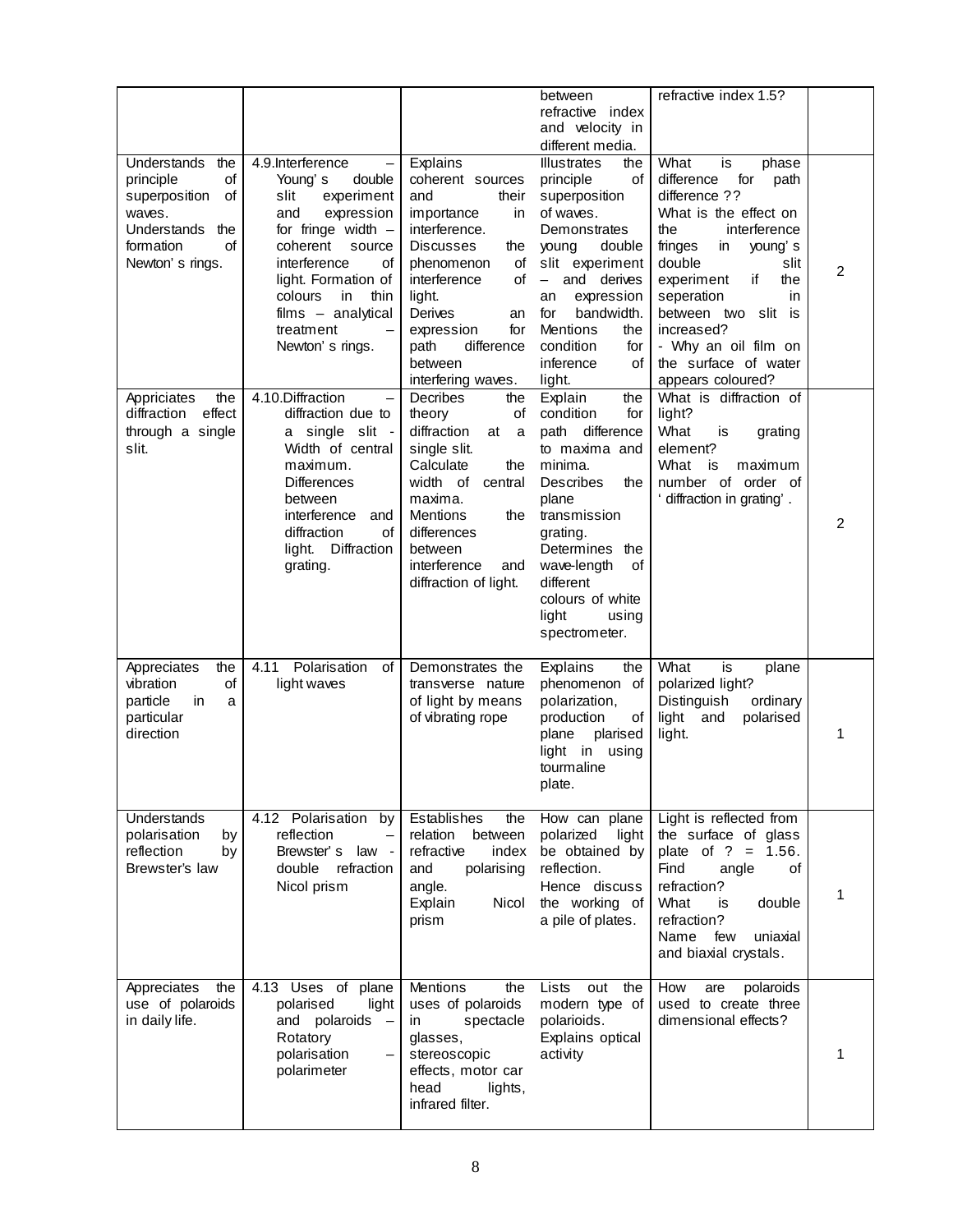| Unit 5 - ATOMIC PHYSICS                                                                                                                                                                                                                      |                                                                                                                                                                                                                                                                                                                                                                                               |                                                                                                                                                                                                                                                                                                 |                                                                                                                                                                                                                |                                                                                                                                                                                                                                                                                                                |   |
|----------------------------------------------------------------------------------------------------------------------------------------------------------------------------------------------------------------------------------------------|-----------------------------------------------------------------------------------------------------------------------------------------------------------------------------------------------------------------------------------------------------------------------------------------------------------------------------------------------------------------------------------------------|-------------------------------------------------------------------------------------------------------------------------------------------------------------------------------------------------------------------------------------------------------------------------------------------------|----------------------------------------------------------------------------------------------------------------------------------------------------------------------------------------------------------------|----------------------------------------------------------------------------------------------------------------------------------------------------------------------------------------------------------------------------------------------------------------------------------------------------------------|---|
| Understands<br>the<br>properties<br>of<br>electon and the<br>nuclear structure<br>of the atom.<br>Appreciates<br>the<br>experimental<br>determination of<br>specific<br>charge<br>and<br>charge<br>οf<br>electron.                           | 5.1. Atomic structure<br>- Discovery of the<br>electron - specific<br>charge<br>(Thomsons<br>method)<br>(Millikan's oil drop<br>method)<br>and<br>charge<br>the<br>electron. Alpha -<br>scattering<br>Rutherford's<br>atom<br>model.                                                                                                                                                          | Explains<br>the<br>properties<br>оf<br>cathode rays and<br>positive rays.<br>Determination<br>οf<br>specific<br>charge<br>and<br>charge<br>electrons.<br>Explains<br>the<br>alpha<br>ray<br>$\overline{\phantom{m}}$<br>scattering<br>experiment<br>and<br>Rutherford<br>Atom<br>model.         | Identifies<br>the<br>charge<br>and<br>mass<br>οf<br>an<br>electron.                                                                                                                                            | Explain the structure<br>and stability of atom<br>according<br>to<br>Rutherford<br>atom<br>model<br>and<br>(1)<br>Describe<br>Thomson's<br>method<br>for<br>determining<br>the<br>of<br>specific<br>charge<br>electron. (2) Describe<br>Millikan's experiment<br>for determination<br>οf<br>electronic charge. | 2 |
| the<br>Understands<br>Bohr's<br>model.<br>the<br>Appreciates<br>line spectra<br>οf<br>hydrogen.<br>Sodium<br>and<br>mercury.<br>Appreciates<br>the<br>quantised<br>energy levels of<br>atoms, excitation<br>ionization<br>and<br>potentials. | 5.2.Bohr's<br>model<br>$\overline{\phantom{m}}$<br>energy<br>quantisation<br>energy and wave<br>number<br>expression<br>Hydrogen<br>spectrum - energy<br>level diagrams<br>$\overline{\phantom{a}}$<br>sodium<br>and<br>mercury spectra -<br>excitation<br>and<br>ionization<br>potentials.<br>Experimental<br>detrmination<br>οf<br>critical potential -<br>Frank and Hertz's<br>experiment. | <b>States</b><br>Bohr's<br>postulates<br>Derives<br>the<br>for<br>expression<br>οf<br>energy<br>electron.<br>Determines<br>the<br>critical<br>potential<br>Frank<br>by<br>and<br>Hertz experiment.<br>Explains spectral<br>series<br>οf<br>hydrogen<br>atoms<br>sodium<br>and<br>οf<br>mercury. | Calculates<br>the<br>excitation<br>and<br>ioniation<br>potential<br>of<br>hydrogen atom.<br>Lists<br>the<br>spectral lines of<br>Hydrogen,<br>sodium<br>and<br>mercury<br>spectra.                             | 1. State and explain<br>Ritz<br>combination<br>principle. 2. Find the<br>ionization<br>potential<br>exitation<br>and<br>first<br>potential of hydrogen<br>atom.<br>Find the wavelength<br>and<br>frequencies<br>spectral<br>lines<br>in<br>Lyman,<br>Balmer,<br>Pascher<br><b>Brackett</b><br>Pfund Series.    | 3 |
| Understands the<br>Sommerfield's<br>relativistic<br>atom<br>model<br>and<br>vector<br>atom<br>model.                                                                                                                                         | 5.3.Sommerfield's<br>atom model - Fine<br>of<br>the<br>structure<br>line<br>spectral<br>$\overline{\phantom{0}}$<br>vector<br>atom<br>model.                                                                                                                                                                                                                                                  | Explains<br>the<br>Sommerfield's<br>relativisitic<br>atom<br>model, n, s, p, d,<br>f etc. Orbitals and<br>electron<br>and<br>accounts for fine<br>structure of H?<br>line.                                                                                                                      | Explains<br>the<br>concept<br>of<br>spatial and spin<br>quantisation<br>of<br>electon<br>quantum<br>numbers<br>associated with<br>vector<br>atom<br>model.                                                     | List<br>1.<br>out<br>the<br>quantum numbers.<br>2. Explain Bohr's -<br>Sommerfield<br>model<br>elliptical<br>electron<br>of<br>orbits<br>hydrogen<br>οf<br>atom. How does it<br>account for the fine<br>structure of hydrogen<br>spectral lines?                                                               | 2 |
| Understands the<br>magnetic<br>of<br>moments<br>atoms and their<br>space<br>quantisation.                                                                                                                                                    | 5.4.Quantum<br>numbers - Paulis<br>exclusion principle<br>periodic<br>classification<br>οf<br>elements.<br>Magnetic moment<br>space<br>quantisation<br>$\overline{\phantom{0}}$<br>stern and Gerlach<br>experiment - fine<br>of<br>structure<br>sodium D line -<br>mechanical<br>wave<br>concept<br>of<br>the<br>atom.                                                                        | Explains<br>paulis<br>exclusion<br>principle<br>and<br>periodic<br>classification<br>of<br>elements.<br><b>Describes</b><br>the<br>stern and Gerlack<br>experiment.<br>Explains the fine<br>structure<br>of<br>sodium<br>D<br>line<br>outlines the wave<br>mechanical<br>model.                 | <b>Illustrates</b><br>the<br>electronic<br>configuration<br>of<br>common<br>elements<br>indicating<br>their<br>quantum<br>nos.<br>Makes models<br>atoms<br>οf<br>οf<br>simple<br>elements<br>and<br>molecules. | Give Bohr's theory of<br>hydrogen<br>spectrum.<br>Explains<br>doublet<br>structure of sodium<br>spectrum in the basis<br>of electron spin. State<br>and<br>explain<br>Paulis<br>exclusion principle.<br>How<br>many protons<br>electrons<br>and<br>neutrons are there in<br>1 atom of $\omega^{235}$ ?         | 2 |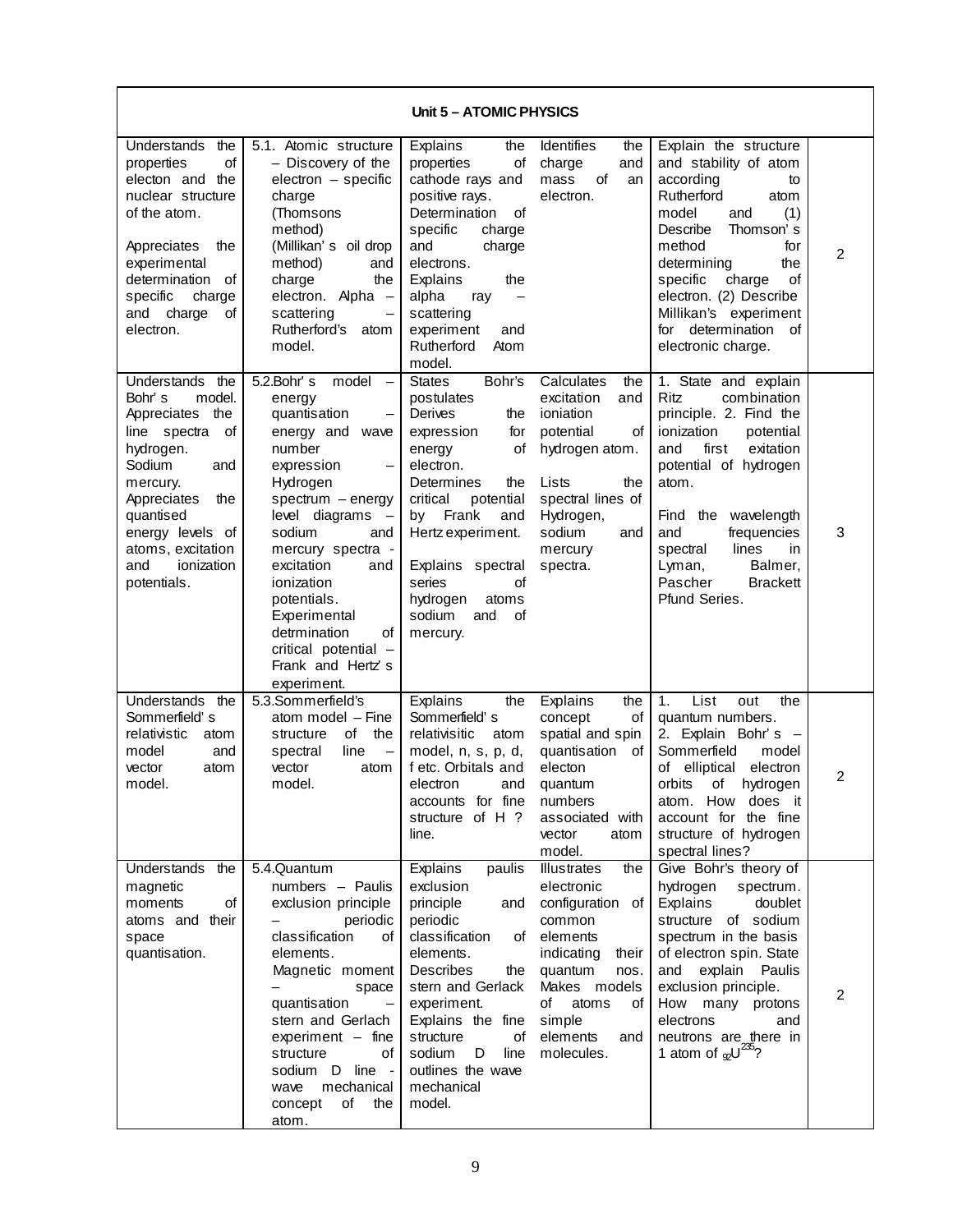| Understands<br>the<br>production,<br>properties,<br>delection<br>and<br>application of x-<br>rays.<br>Appreciates<br>the<br>diffraction of x-<br>rays by crystals<br>and working of<br>x-ray<br>spectrometer.<br>Understands the<br>main feature of<br>continuous<br>and<br>characteristics x<br>ray spectra.<br>Appreciate<br>moseley's<br>law<br>and<br>its<br>importance. | 5.5.x-rays production<br>properties,<br>detection,<br>absorption,<br>diffraction<br>of<br>$X -$<br>Lave's<br>rays<br>$\overline{\phantom{0}}$<br>experiment<br>Bragg's<br>law,<br>Bragg's<br>$\pmb{\mathsf{x}}$<br>ray<br>spectrometer $- x$<br>spectra<br>ray<br>continuous<br>and<br>characteristic $x -$<br>rays spectrum<br>$\qquad \qquad -$<br>Moseley's law and<br>atomic number. | Explains<br>the<br>production<br>properties,<br>detection<br>and<br>applications of x-<br>rays.<br><b>Describes</b><br>the<br>of<br>working<br>Bragg's $x -$<br>ray<br>spectrometer.<br>Explains<br>the<br>of<br>features<br>continuous<br>and<br>characteristics x-<br>ray spectra.<br><b>States</b><br>the<br>Mosley's law and<br>explain<br>its<br>importance.                                                                 | Lists<br>the<br>application of x-<br>rays in science,<br>industry<br>and<br>medicine.                                                                                                                                                            | Mosley's<br>law<br>State<br>and<br>explain<br>its<br>importance.<br>Explain the origin of<br>characteristics<br>and<br>continuous<br>x-ray<br>spectrum.<br>Explain<br>how<br>x-ray<br>spectrometer is used<br>to study structure of<br>crystals.                                                                                                    | 3 |
|------------------------------------------------------------------------------------------------------------------------------------------------------------------------------------------------------------------------------------------------------------------------------------------------------------------------------------------------------------------------------|------------------------------------------------------------------------------------------------------------------------------------------------------------------------------------------------------------------------------------------------------------------------------------------------------------------------------------------------------------------------------------------|-----------------------------------------------------------------------------------------------------------------------------------------------------------------------------------------------------------------------------------------------------------------------------------------------------------------------------------------------------------------------------------------------------------------------------------|--------------------------------------------------------------------------------------------------------------------------------------------------------------------------------------------------------------------------------------------------|-----------------------------------------------------------------------------------------------------------------------------------------------------------------------------------------------------------------------------------------------------------------------------------------------------------------------------------------------------|---|
| the<br>Appreciates<br>coherent nature<br>of Laser.<br>Understands the<br>working<br>of<br>MASER,<br>Ruby<br>He-<br>laser and<br>Ne-Laser.<br>the<br>Appreciates<br>properties<br>and<br>of<br>applications<br>laser.<br>Appreciates<br>recording<br>and<br>of<br>reproduction<br>images<br>in<br>3D<br>holograms.                                                            | 5.6.MASERS<br>and<br><b>LASERS</b><br>spontaneous<br>and<br>stimulated<br>emission - Normal<br>population<br>and<br>population<br>inversion<br>$\overline{\phantom{0}}$<br>MASER,<br><b>RUBY</b><br>He-Ne<br>Laser,<br>-properties<br>Laser<br>and<br>applications<br>of laser light.<br>- holography                                                                                    | Explains<br>the<br>spontaneous<br>and<br>stimulated<br>emission<br>οf<br>radiation<br>and<br>population<br>inversion.<br>Explain<br>the<br>working<br>οf<br>MASER,<br>Ruby<br>laser and He-Ne<br>laser.<br>Lists<br>the<br>characteristics of<br>laser.<br>Explains<br>the<br>of<br>applications<br>Laser<br>light<br>in<br>science, industry<br>and medicine.<br>Explains<br>recording<br>and<br>reconstruction<br>οf<br>images. | Distinguishes<br>the<br>stimulated<br>and<br>spontaneous<br>emission<br>οf<br>radiation.<br><b>Identifies</b><br>the<br>condition<br>to<br>achieve<br>laser<br>action. Lists out<br>the<br>characteristic<br>and<br>applications<br>of<br>Laser. | 1. What is meant by<br>population inversion?<br>2. How is laser light<br>different<br>from<br>ordinary, light.<br>3. Name the active<br>medium in Ruby, He<br>$-$ Ne $-$ lasers.<br>4. A He - Ne laser<br>emits<br>radiation<br>οf<br>wavelength 632.8 nm<br>and a power for this<br>2.3 mw. At what rate<br>the photons emitted<br>by this device. | 3 |

|  | <u>Unit – 6 – Dual Nature or Ragiation and Matter</u> |
|--|-------------------------------------------------------|
|  |                                                       |

| the<br>Appreciates   | 6.1. Photo-electric                               | Explains<br>the                               | Explains<br>the    | The<br>photo-electric                  |   |
|----------------------|---------------------------------------------------|-----------------------------------------------|--------------------|----------------------------------------|---|
| of<br>dual<br>nature | effect.                                           | electric<br>photo<br>$\overline{\phantom{m}}$ | photo-electric     | voltage<br>cut-off<br>in a             |   |
| matter<br>and        | Light<br>waves<br>and                             | effect.<br><b>Derives</b>                     | effect,<br>using   | certain expt. Is 1.5V.                 |   |
| photo-electric       | photons.                                          | Einstein's<br>photo                           | the<br>graph       | What is the maximum                    |   |
| effect.              | - Einstein's photo $-$                            | electric equation.                            | between<br>photo   | kinelic<br>οf<br>energy                |   |
| Understands<br>the   | electric<br>equation-                             | <b>Verifies</b>                               | electic<br>current | photo<br>electron<br>$\qquad \qquad -$ |   |
| laws of<br>photo-    | photo<br>οf<br>Laws<br>$\overline{\phantom{m}}$   | Experimentally                                | and voltage for    | emitted?                               | 2 |
| electric             | emission.<br>electric<br>$\overline{\phantom{m}}$ | variation of photo                            | different<br>wave  | $(e = 1.6 \times 10^{-19}C)$           |   |
| emission.            | of l<br>Particle<br>nature                        | electric<br>current                           | οf<br>lengths      | Define<br>stopping                     |   |
|                      | energy.                                           | with<br>respect to                            | incident light.    | potential.                             |   |
|                      | Experimental                                      | and<br>frequency                              |                    |                                        |   |
|                      | verification<br>οf                                | applied voltage.                              |                    |                                        |   |
|                      | Einstein<br>$\overline{\phantom{0}}$              |                                               |                    |                                        |   |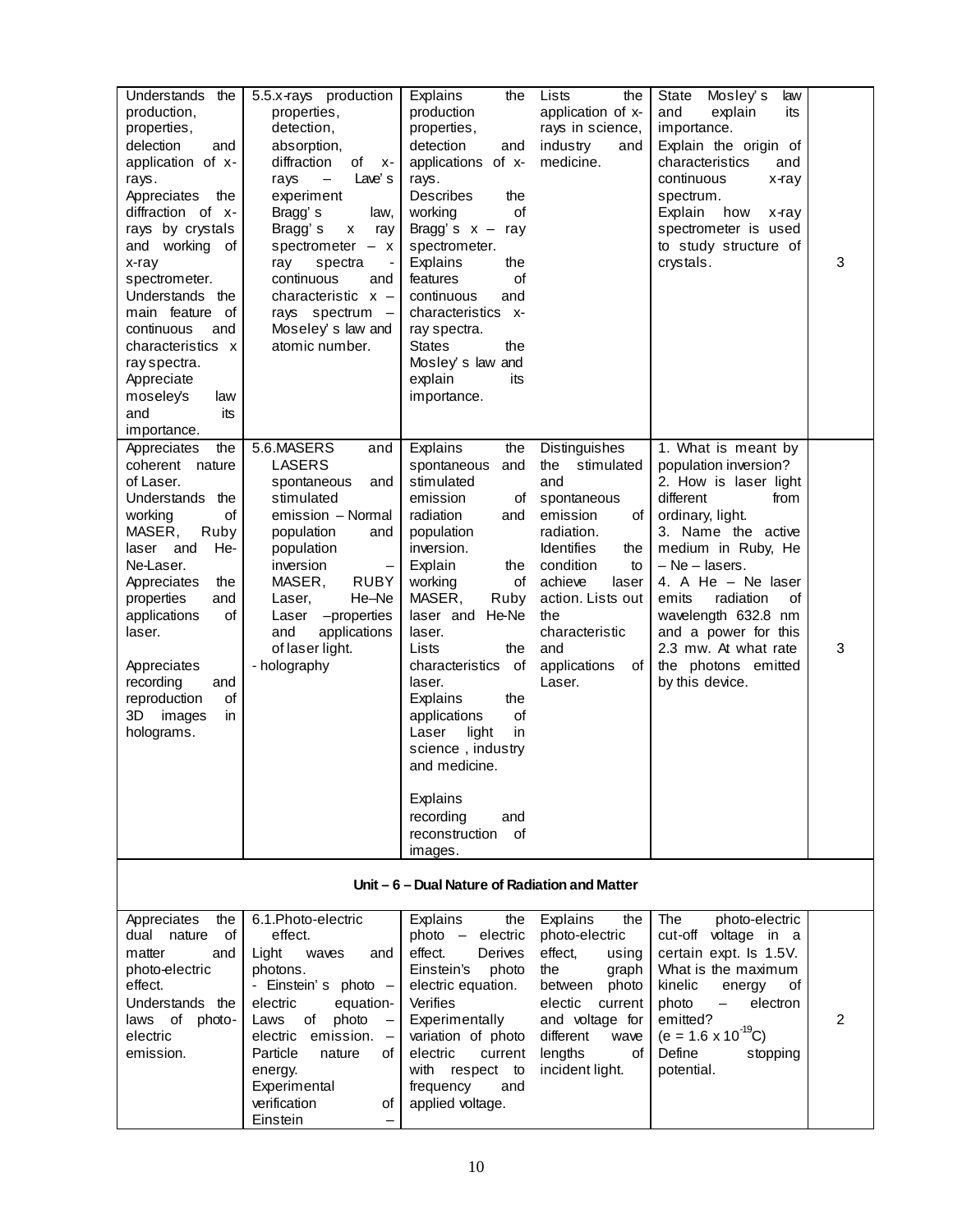|                                        | photoelectric                                |                                          |                                   |                                                |   |
|----------------------------------------|----------------------------------------------|------------------------------------------|-----------------------------------|------------------------------------------------|---|
|                                        | Work<br>equation.<br>$\qquad \qquad -$       |                                          |                                   |                                                |   |
| <b>Understands</b><br>the              | function.<br>6.2. Photo cells and            | Explains the role                        | Lists<br>out the                  | Describe the principle                         |   |
| of<br>principle                        | their application.                           | of photo cells in                        | various                           | of photo-electric cells                        |   |
| photo-cells<br>and                     |                                              | switch<br>control                        | applications                      | and give three of its                          |   |
| their application.                     |                                              | system (Burglar's                        | (use) of photo-                   | applications.                                  | 1 |
|                                        |                                              | alarm)                                   | electric cells.                   |                                                |   |
|                                        |                                              |                                          |                                   |                                                |   |
| Appreciates<br>the<br>phenomenon<br>of | 6.3. Matter<br>waves<br>nature<br>οf<br>wave | Compares<br>wave<br>theory<br>and        | Explains<br>dual<br>nature<br>of  | 1. Calculate the de-<br>Broglie wave lengths   |   |
| wave nature<br>οf                      | particles. $-$<br>$De-$                      | particle theory of                       | radiation.                        | for (1) electron and                           |   |
| matter.                                | Broglie relation. -                          | radiation.                               | Demonstrates                      | (2)<br>protons if their                        |   |
| Understands                            | De-Broglie<br>wave                           | Derives<br>De-                           | Davission<br>and                  | speed is 10 <sup>°</sup> ms <sup>-1</sup> .    |   |
| dual nature<br>of                      | length<br>of<br>an                           | Broglie relation to                      | Germer                            | (2) What is the De                             |   |
| matter.                                | electron -                                   | find wave length                         | Experiment<br>to                  | <b>Broglie</b><br>wavelength                   |   |
|                                        | Davisson<br>and                              | of the radiation.                        | find<br>the                       | When Broglie Kinetic                           |   |
|                                        | Germer<br>Experiment.                        |                                          | expression<br>for<br>wave length. | energy is 120 eV.<br>(3) In the Bohr model     |   |
|                                        | (Electron                                    |                                          |                                   | the<br>of<br>hydrogen                          | 3 |
|                                        | diffraction)                                 |                                          |                                   | atom, what is the de                           |   |
|                                        |                                              |                                          |                                   | Broglie wavelength ?                           |   |
|                                        |                                              |                                          |                                   | for the electron when                          |   |
|                                        |                                              |                                          |                                   | it is in the $n = 1$ level                     |   |
|                                        |                                              |                                          |                                   | (b) $n = 4$ level. In<br>each case compare     |   |
|                                        |                                              |                                          |                                   | the De Broglie wave                            |   |
|                                        |                                              |                                          |                                   | length<br>the<br>to                            |   |
|                                        |                                              |                                          |                                   | circumference of the                           |   |
|                                        |                                              |                                          |                                   | orbit.                                         |   |
| Understands,<br>a<br>οf<br>beam        | 6.4.electron<br>microscope.                  | Compares optical<br>and<br>electron      | Explains<br>principle<br>and      | Explain the principle<br>on which the electron |   |
| electrons                              |                                              | microscope.                              | construction<br>оf                | microscope<br>works.                           |   |
| focuses<br>by                          |                                              | Understands<br>the                       | Electron                          | this<br>Compare                                |   |
| electric<br>and                        |                                              | of<br>wave<br>nature                     | microscope.                       | instrument<br>with                             |   |
| magnetic fields.                       |                                              | the particle.                            | Lists<br>out<br>the               | optical microscope.                            |   |
|                                        |                                              | <b>Tabulates</b>                         | of<br>uses                        |                                                | 2 |
|                                        |                                              | advantages<br>and<br>disadvantages<br>of | electron<br>microscope.           |                                                |   |
|                                        |                                              | electron                                 | Defines                           |                                                |   |
|                                        |                                              | microscope.                              | resolving power                   |                                                |   |
|                                        |                                              |                                          | οf<br>electron                    |                                                |   |
|                                        |                                              |                                          | microscope.                       |                                                |   |
|                                        |                                              | Unit-7-Nuclear Physics                   |                                   |                                                |   |
|                                        |                                              |                                          |                                   |                                                |   |
| Understands<br>οf                      | 7.1.Nuclear                                  | Explains<br>the                          | Calculates                        | Calculate the density                          |   |
| and<br>size                            | properties                                   | nuclear                                  | nuclear density                   | of nuclei matter.                              |   |
| properties<br>οf<br>nuclei.            | Nuclear<br>Radii,<br>Masses,<br>Binding      | properties,<br>and<br>classifies<br>the  | of a nucleus of<br>number<br>mass | Express 1 amu<br>in<br>terms of MeV.           |   |
|                                        | density,<br>energy,                          | nuclei<br>the<br>on                      | A'<br>and radius                  |                                                |   |
| Classifies nuclei                      | charge.<br>Isotopes,                         | of<br>atomic<br>basis                    | $R$ .                             |                                                | 2 |
| into<br>isotopes,                      | <b>Isobars</b><br>and                        | and<br>mass                              | Lists<br>out                      |                                                |   |

| 0f<br>Understands           | 7.1. Nuclear                                  | Explains<br>the       | Calculates           | Calculate the density                   |   |
|-----------------------------|-----------------------------------------------|-----------------------|----------------------|-----------------------------------------|---|
| and<br>size                 | properties                                    | nuclear               | nuclear density      | of nuclei matter.                       |   |
| of<br>properties            | <b>Nuclear</b><br>Radii,                      | properties,<br>and    | of a nucleus of      | Express<br>$\overline{1}$<br>amu<br>in. |   |
| nuclei.                     | <b>Binding</b><br>Masses,                     | classifies<br>the     | number<br>mass       | terms of MeV.                           |   |
|                             | density,<br>energy,                           | nuclei<br>the<br>on   | `A'<br>radius<br>and |                                         |   |
| <b>Classifies</b><br>nuclei | charge.<br>Isotopes,                          | basis<br>atomic<br>of | 'R.                  |                                         | 2 |
| into<br>isotopes,           | <b>Isobars</b><br>and                         | and<br>mass           | Lists<br>out         |                                         |   |
| isobars<br>and              | isotones.                                     | numbers<br>and        | for<br>examples      |                                         |   |
| isotones.                   |                                               | number<br>οf          | istopes, isobars     |                                         |   |
|                             |                                               | with<br>neutrons      | and isotones.        |                                         |   |
|                             |                                               | examples.             |                      |                                         |   |
| Appreciates                 | 7.2. Nuclear<br>mass                          | Explains<br>mass      | Calculates<br>and    | Calculate the Binding                   |   |
| nuclear<br>mass             | defect<br>binding<br>$\overline{\phantom{m}}$ | defect<br>and         | lists out binding    | nucleon<br>energy<br>per                |   |
| defect<br>and               | energy.                                       | Binding energy.       | energy<br>per        | $15P^{31}$                              |   |
| Binding energy.             | Stability<br>0f<br>nuclei-                    | binding<br>Draws      | for<br>nucleon       | 30.973763<br>(Mass<br>$=$               |   |
|                             | <b>Bain</b><br>bridge<br>mass                 | curve<br>energy<br>—  | representative       | a.m.u.                                  |   |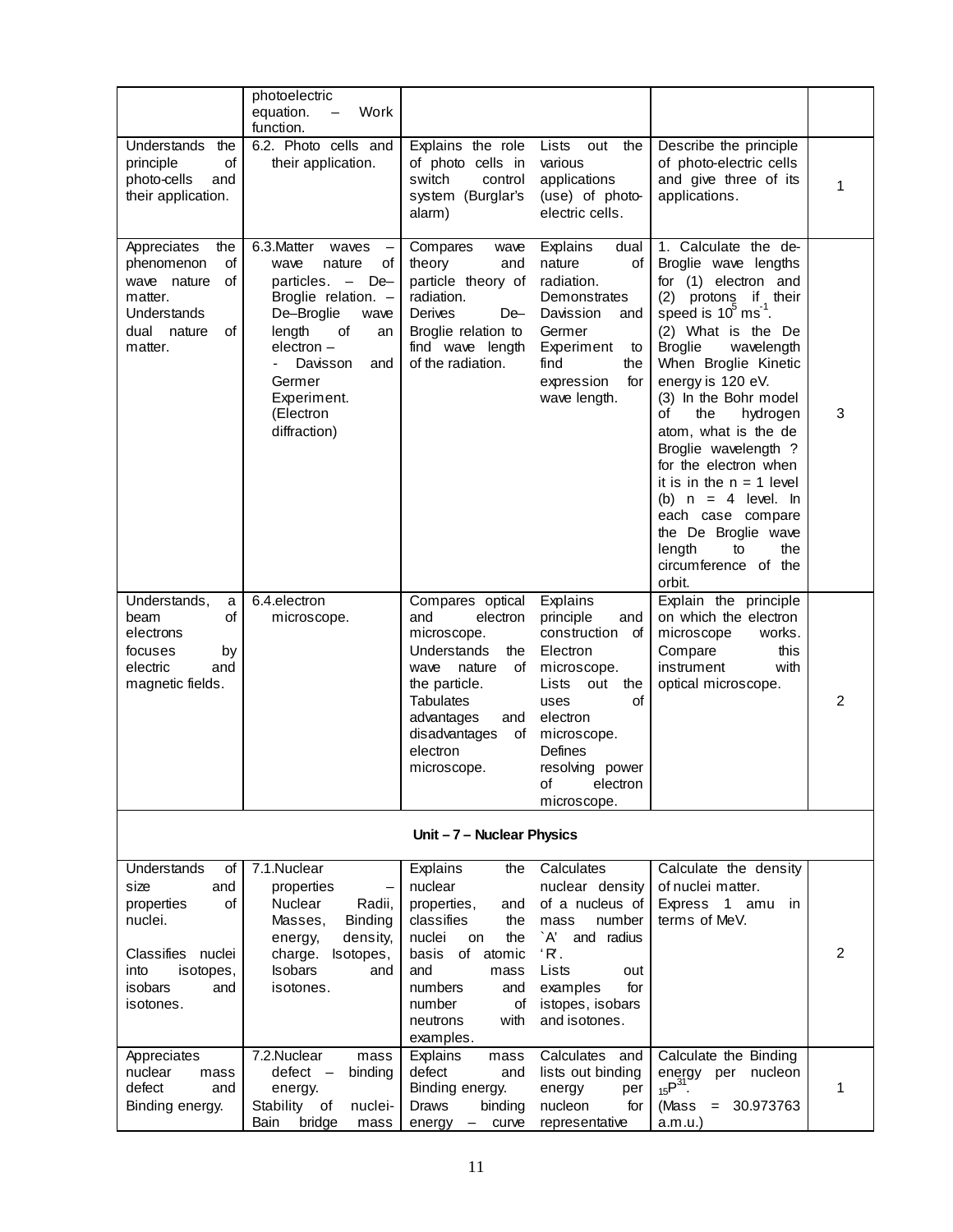|                                                                                                                                                                                                                                              | spectrometer.                                                                                                                                                                                                                                                                                                                                                                                        | and explains the<br>stability of nuclei.                                                                                                                                                                                                                                                                                                                                                                                                                                                   | nuclides.                                                                                                                                                                                                                                                                                                                                                                                                                                                                     | Calculate the binding<br>energy of ? particle<br>$m_p$ = 1.00758 amu<br>$m_n$ = 1.00088 amu.<br>Mass of<br>He 4.00028 amu.                                                                                                                                                                                                                                                                                                                                                                                                                                                                  |                |
|----------------------------------------------------------------------------------------------------------------------------------------------------------------------------------------------------------------------------------------------|------------------------------------------------------------------------------------------------------------------------------------------------------------------------------------------------------------------------------------------------------------------------------------------------------------------------------------------------------------------------------------------------------|--------------------------------------------------------------------------------------------------------------------------------------------------------------------------------------------------------------------------------------------------------------------------------------------------------------------------------------------------------------------------------------------------------------------------------------------------------------------------------------------|-------------------------------------------------------------------------------------------------------------------------------------------------------------------------------------------------------------------------------------------------------------------------------------------------------------------------------------------------------------------------------------------------------------------------------------------------------------------------------|---------------------------------------------------------------------------------------------------------------------------------------------------------------------------------------------------------------------------------------------------------------------------------------------------------------------------------------------------------------------------------------------------------------------------------------------------------------------------------------------------------------------------------------------------------------------------------------------|----------------|
| Understands<br>various<br>models<br>Nuclei<br>for<br>to<br>explain<br>their<br>characteristics.                                                                                                                                              | 7.3. Nuclear models -<br>collective,<br>independent<br>particle<br>and<br>combined model -<br>quark model.                                                                                                                                                                                                                                                                                           | Describes<br>different<br>models<br>to explain nuclear<br>properties.<br>Lists<br>the<br>out<br>characteristics<br>and symbols of<br>six<br>different<br>quarks.                                                                                                                                                                                                                                                                                                                           | Explains<br>nuclear fission<br>on the basis of<br>liquid<br>drop<br>$\sqrt{ }$<br>model.<br>Lists<br>nuclear<br>reactions<br>in<br>nuclear<br>fission<br>nuclear<br>and<br>fusion<br>and<br>calculate<br>the<br>energy<br>released<br>in<br>fission<br>and<br>fusion reaction.                                                                                                                                                                                                | Explain the neutron<br>cycle in a fission<br>chain reaction.<br>Calculate the amount<br>energy released<br>οf<br>when 50 gm of $U^{235}$ is<br>completely fissioned.<br>List out the symbol<br>mass and charge of<br>six<br>different<br>(1)<br>quarks and (2) the<br>proton and neutron.                                                                                                                                                                                                                                                                                                   | $\overline{2}$ |
| Understands the<br>characteristics of<br>Nuclear forces.                                                                                                                                                                                     | 7.4.<br><b>Nature</b><br>of<br>Nuclear forces.                                                                                                                                                                                                                                                                                                                                                       | Explains<br>the<br>nature of nuclear<br>forces. Compares<br>strong and weak<br>nuclear<br>forces<br>with<br>gravitational<br>and<br>electro<br>magnetic forces.                                                                                                                                                                                                                                                                                                                            | Explains<br>the<br>force that holds<br>the together.<br>Describes<br>the<br>characteristic of<br>protons<br>and<br>neutrons.                                                                                                                                                                                                                                                                                                                                                  | What<br>nuclear<br>are<br>forces?                                                                                                                                                                                                                                                                                                                                                                                                                                                                                                                                                           | 1              |
| Understands<br>the<br>properties<br>οf<br>neutron.                                                                                                                                                                                           | 7.5. Neutron<br>discovery<br>properties<br>Artificial<br>transmutation<br>particle<br>accelerator                                                                                                                                                                                                                                                                                                    | Explains<br>the<br>discovery<br>and<br>properties<br>οf<br>neutron.<br>Explains<br>the<br>artificial<br>transmutation.                                                                                                                                                                                                                                                                                                                                                                     | the<br>Lists<br>out<br>properties<br>οf<br>neutron.                                                                                                                                                                                                                                                                                                                                                                                                                           | How<br>does<br>free<br>a<br>neutron decay?                                                                                                                                                                                                                                                                                                                                                                                                                                                                                                                                                  | $\overline{2}$ |
| Understands<br>the<br>disintegration<br>of<br>unstable<br>the<br>nuclei<br>by<br>emission ?? and<br>rays.<br>Recognises<br>the<br>applications<br>of<br>radio - Isotopes.<br>Understands<br>the<br>detection<br>of<br>nuclear<br>radiations. | 7.6. Radioactivity<br>alpha, beta<br>and<br>gamma radiations<br>and<br>their<br>$-$ ? ?<br>properties<br>$decay, ? - decay$<br>and ?? decay.<br>decay<br>Radioactive<br>$law - half life - Mean$<br>Artificial<br>life.<br>radioactivity - Radio<br>- Isotopes - effects<br>and uses. Geiger -<br>Muller counter and<br>cloud chamber.<br>Radio carbon dating<br>Biological<br>Radiation<br>hazards, | Explains<br>the<br>radioactive<br>phenomena<br>heavy elements.<br>Explains<br>the<br>characteristics of examples of ??<br>??? rays.<br>Explains<br>the<br>displacement<br>law.<br>Establishes<br>the<br>Radioactive<br>decay law.<br>Explains<br>the<br>induced<br>radioactivity<br>with<br>examples.<br>Describes<br>the<br>methods<br>οf<br>producing radio -<br>Isotopes.<br><b>Describes</b><br>the<br>construction<br>and<br>working of G.M.<br>counter<br>and<br>a<br>cloud chamber. | the<br>Lists<br>out<br>of<br>properties<br>of ?? and<br>$\cdot$ ?<br>$\qquad \qquad -$<br>rays.<br>Gives out the<br>decay,<br>? ?<br>decay and $??$<br>decay.<br>Defines<br>and<br>relates half life<br>and mean<br>life<br>of radio active<br>material.<br><b>Illustrates</b><br>the<br>induced<br>radioactivity.<br>Tabulates<br>the<br>various Radio -<br><b>Isotopes</b><br>and<br>their uses.<br>Lists<br>out<br>the<br>half<br>Ives<br>оf<br>some<br>radio<br>isotopes. | The initial number of<br>atoms<br>in.<br>a<br>radioactive element is<br>8 x 10 <sup>20</sup> and its half<br>life is 10 hr. Find the<br>number<br>of<br>atoms<br>which have decayed<br>in 30 hr.<br>Give an example for<br>artificial<br>transmutation.<br>A radioactive isotope<br>$_{88}Ra^{228}$<br>decays<br>in<br>series<br>by<br>the<br>emission of three $? -$<br>particles and 8 ??<br>particle. what is the<br>isotope<br>obtained<br>finally?<br>List out the Radio $-$<br><b>Isotopes</b><br>and<br>their<br>uses.<br>Compare the natural<br>and<br>artificial<br>radioactivity. | 4              |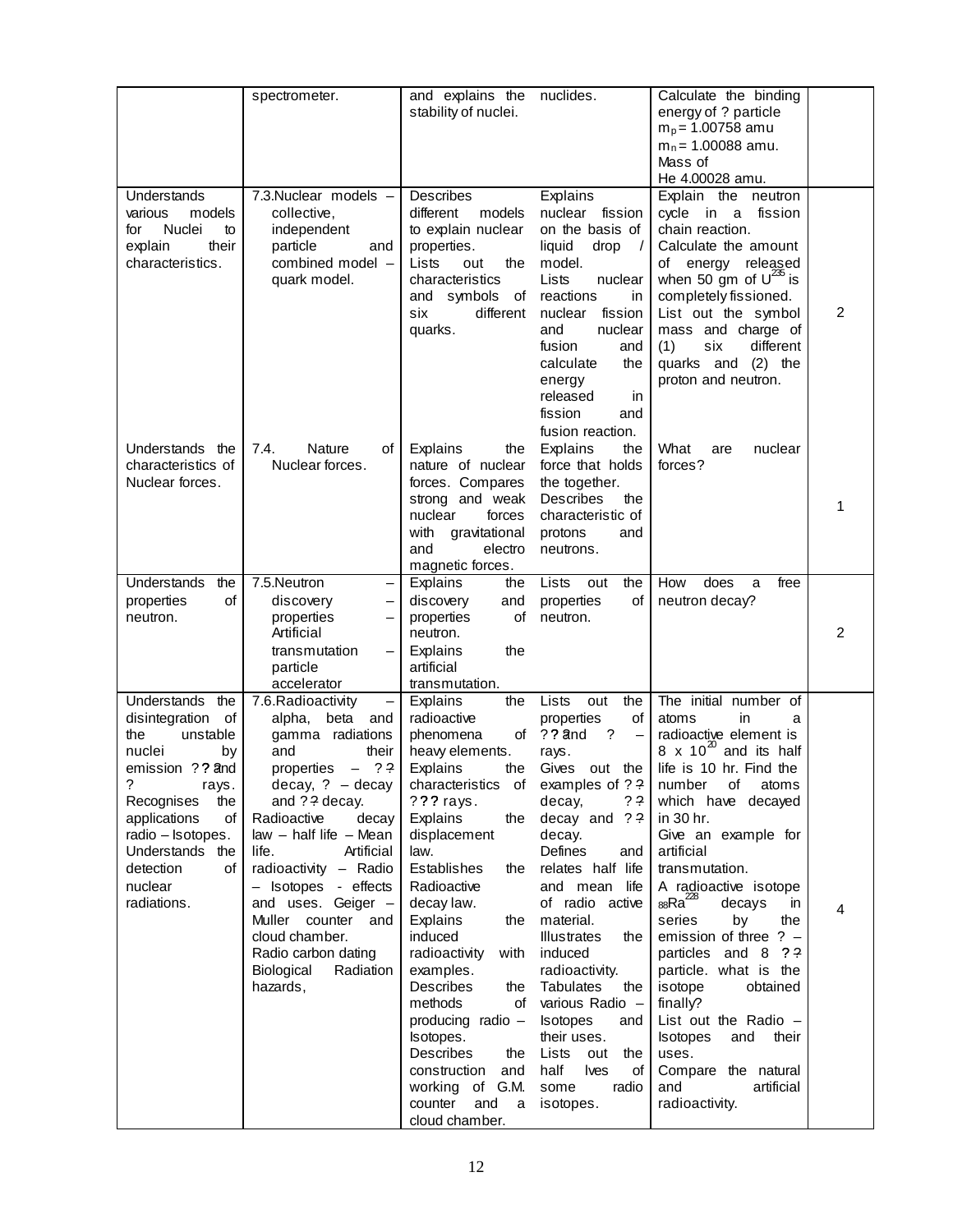| Understands<br>how<br>energy<br>released<br>in<br>nuclear<br>fission<br>and<br>fusion<br>reactions.<br>Understands the<br>construction and<br>of<br>working<br>a<br>nuclear reactor.<br>Appreciates<br>the<br>of<br>properties<br>cosmic<br>rays<br>fundamental<br>particles. | 7.7. Nuclear fission -<br>chain<br>reaction<br>Atom<br>bomb<br>$\overline{\phantom{0}}$<br>nuclear reactor -<br>Nuclear fusion<br>$\overline{\phantom{a}}$<br>Hydrogen bomb -<br>cosmic<br>rays<br>Elementary<br>particles. | Explains<br>the<br>nuclear<br>fission<br>process.<br>Explains<br>the<br>chain reaction in<br>atom<br>bomb<br>an<br>and in a nuclear<br>reactor.<br>Explains<br>how<br>is<br>energy<br>produced in sun<br>and stars.<br><b>Describes</b><br>the<br>basics<br>of<br>hydrogenbomb.<br>Explains<br>the<br>properties<br>of<br>primary<br>and<br>secondary<br>cosmic<br>rays,<br>latitude<br>and<br>effects<br>altitude<br>fundmental<br>and<br>particles. | <b>Illustrates</b><br>the<br>nuclear<br>fission<br>with<br>an<br>example.<br>Mentions<br>the<br>various<br>parts<br>their<br>and<br>functions<br>in a<br>nuclear reactor.<br>Calculates<br>the<br>energy<br>released<br>in<br>splitting 1<br>Kg<br>uranium.<br>Explains<br>the<br>$proton - proton$<br>cycle<br>and<br>carbon<br>$\overline{\phantom{0}}$<br>Nitrogen cycle.<br>Lists out the<br>advantages<br>and<br>disadvantages<br>of<br>nuclear<br>energy.<br><b>Tabulates</b><br>the<br>elementary<br>particles<br>and<br>their properties. | Calculate the energy<br>released in the fission<br>of 1 kg $\omega^{238}$ .<br>What is the condition<br>for sustained chain<br>reaction?<br>Fusion reaction is not<br>easily<br>possible.<br>Why?<br>Differentiate the pair<br>production<br>and<br>annihilation.<br>Name the groups of<br>elementary particles<br>give<br>examples<br>and<br>for each group. | 3 |
|-------------------------------------------------------------------------------------------------------------------------------------------------------------------------------------------------------------------------------------------------------------------------------|-----------------------------------------------------------------------------------------------------------------------------------------------------------------------------------------------------------------------------|-------------------------------------------------------------------------------------------------------------------------------------------------------------------------------------------------------------------------------------------------------------------------------------------------------------------------------------------------------------------------------------------------------------------------------------------------------|---------------------------------------------------------------------------------------------------------------------------------------------------------------------------------------------------------------------------------------------------------------------------------------------------------------------------------------------------------------------------------------------------------------------------------------------------------------------------------------------------------------------------------------------------|---------------------------------------------------------------------------------------------------------------------------------------------------------------------------------------------------------------------------------------------------------------------------------------------------------------------------------------------------------------|---|
|                                                                                                                                                                                                                                                                               |                                                                                                                                                                                                                             | Unit - 8 - RELATIVITY                                                                                                                                                                                                                                                                                                                                                                                                                                 |                                                                                                                                                                                                                                                                                                                                                                                                                                                                                                                                                   |                                                                                                                                                                                                                                                                                                                                                               |   |
| Realizes<br>the<br>concept<br>οf<br>space, time and<br>mass                                                                                                                                                                                                                   | 8.1<br>Concept<br>of<br>space, time and<br>mass                                                                                                                                                                             | Explains<br>the<br>concept of space,<br>time and mass                                                                                                                                                                                                                                                                                                                                                                                                 | Gives<br>the<br>meaning<br>οf<br>absolute space,<br>mass<br>and<br>time.                                                                                                                                                                                                                                                                                                                                                                                                                                                                          | What do you mean<br>by motion and rest?                                                                                                                                                                                                                                                                                                                       | 1 |
| Identifies<br>the<br>system<br>of<br>CO-<br>ordinate axes                                                                                                                                                                                                                     | Frame<br>8.2<br>of<br>reference                                                                                                                                                                                             | Defines the frame<br>of reference.                                                                                                                                                                                                                                                                                                                                                                                                                    | Explains<br>the<br>frame<br>οf<br>reference                                                                                                                                                                                                                                                                                                                                                                                                                                                                                                       | What is inertial frame<br>of reference?                                                                                                                                                                                                                                                                                                                       | 1 |
| Understands<br>the<br>concept<br>of<br>Newtonian<br>Relativity.                                                                                                                                                                                                               | 8.3. Newtonian<br>relativity.                                                                                                                                                                                               | States<br>the<br>Newtonian<br>principle<br>of<br>relativity.                                                                                                                                                                                                                                                                                                                                                                                          | Explain<br>the<br>Newtonian<br>principle.                                                                                                                                                                                                                                                                                                                                                                                                                                                                                                         | What is<br>Newtonian<br>relativity?                                                                                                                                                                                                                                                                                                                           | 1 |
| Understands the<br>transformation<br>from one inertial<br>system<br>to<br>another                                                                                                                                                                                             | 8.4.Galielean<br>transformation<br>Equations.<br>Michelson - Morle<br>experiment.                                                                                                                                           | Galilean<br>Proves<br>transformation<br>equations.<br>Explains<br>Michelson<br>Morley<br>experiment.                                                                                                                                                                                                                                                                                                                                                  | Illustrate<br>with<br>experimental<br>set up.                                                                                                                                                                                                                                                                                                                                                                                                                                                                                                     | What is the result of<br>Morley's experiment?                                                                                                                                                                                                                                                                                                                 | 1 |
| Understands<br>the<br>difference<br>in<br>length mass and<br>time<br>when<br>motion<br>is<br>involved.                                                                                                                                                                        | 8.5.Special theory of<br>relativity.                                                                                                                                                                                        | Explains<br>all<br>motion is relative<br>and speed of light<br>is same for all<br>observers.                                                                                                                                                                                                                                                                                                                                                          | Mentions<br>the<br>two postulates<br>οf<br>special<br>theory<br>οf<br>relativity.<br>Proves                                                                                                                                                                                                                                                                                                                                                                                                                                                       |                                                                                                                                                                                                                                                                                                                                                               | 1 |
|                                                                                                                                                                                                                                                                               | Lorentz                                                                                                                                                                                                                     |                                                                                                                                                                                                                                                                                                                                                                                                                                                       |                                                                                                                                                                                                                                                                                                                                                                                                                                                                                                                                                   | the relativistic<br>Derive                                                                                                                                                                                                                                                                                                                                    |   |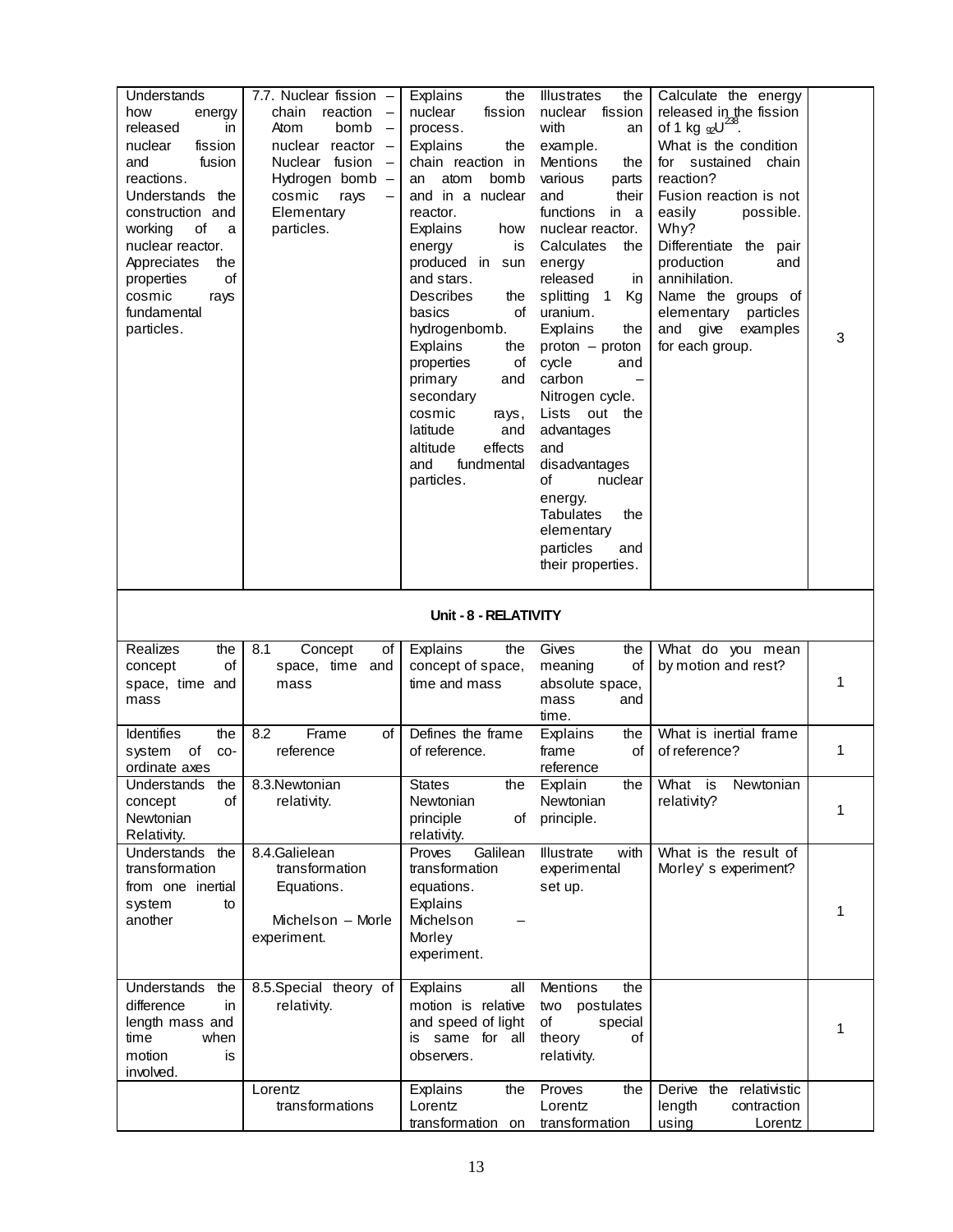|                                                                                                                                                               |                                                                                                                                                                                | equation for pairs<br>of events.                                                                                                                                                                                          | equation.                                                                                                                                                                                                                 | transformation.                                                                                                                                                                                                                                                                                                                                                                                                      |                |  |
|---------------------------------------------------------------------------------------------------------------------------------------------------------------|--------------------------------------------------------------------------------------------------------------------------------------------------------------------------------|---------------------------------------------------------------------------------------------------------------------------------------------------------------------------------------------------------------------------|---------------------------------------------------------------------------------------------------------------------------------------------------------------------------------------------------------------------------|----------------------------------------------------------------------------------------------------------------------------------------------------------------------------------------------------------------------------------------------------------------------------------------------------------------------------------------------------------------------------------------------------------------------|----------------|--|
| Understands the<br>of<br>relativity<br>length and time.                                                                                                       | 8.6.<br>Relativity<br>of<br>length<br>Relativity of time.<br>Variation<br>of<br>mass<br>with velocity $-$ Mass<br>Energy<br>equivalence.                                       | Explains<br>time<br>dilation,<br>length<br>contraction<br>and<br>variation of mass<br>with velocity.                                                                                                                      | Examples<br>οf<br>dilation<br>time<br>length<br>and<br>contraction.<br>Derives<br>the<br>formule<br>for<br>relativistic<br>variation<br>οf<br>mass<br>with<br>velocity.<br>Proves $E = mc^2$                              | the formula<br>Deduce<br>for<br>relativistic<br>variation of mass with<br>velocity what is the<br>meaning of mass $-$<br>energy equivalence?<br>How fast would<br>a<br>rocket have to<br>go<br>relative<br>to<br>an<br>observer for its length<br>to be contracted to<br>99% of its length at<br>rest?<br>At what speed is a<br>particle moving if the<br>is<br>equal<br>mass<br>to<br>three times its rest<br>mass? | $\overline{c}$ |  |
| Applies, Doppler<br>effect in case of<br>light.                                                                                                               | Doppler<br>effect<br>of<br>light.                                                                                                                                              | Explain<br>Doppler<br>effect<br>for<br>light<br>waves.                                                                                                                                                                    | Analyses<br>the<br>Doppler<br>effect<br>light<br>in<br>in.<br>various<br>situation.                                                                                                                                       | Mention<br>the<br>application of Doppler<br>effect in radar and<br>radio communication.                                                                                                                                                                                                                                                                                                                              | $\overline{c}$ |  |
|                                                                                                                                                               | Unit $-9$ – Semiconductor devices and their applications                                                                                                                       |                                                                                                                                                                                                                           |                                                                                                                                                                                                                           |                                                                                                                                                                                                                                                                                                                                                                                                                      |                |  |
| <b>Identifies</b><br>the<br>of<br>classification<br>materials on the<br>basis of energy<br>band theory.<br>Understands<br>the<br>of<br>concept<br>energy gap. | 9.1.Semiconductor<br>theory.<br>Energy<br>band in solids -<br><b>Difference</b><br>metals,<br>between<br>insulators<br>and<br>semiconductors<br>based<br>on<br>band<br>theory. | Classifies<br>the<br>on the<br>materials<br>basis of energy<br>bands.<br><b>Identifies</b><br>energy<br>gap as forbidden<br>gap.                                                                                          | Develops<br>energy<br>level<br>diagram<br>for<br>conductors<br>insulators<br>and<br>semiconductors<br>Lists<br>out<br>trivalent,<br>tetravalent<br>and<br>pentavalant<br>elements used<br>ın<br>torming<br>semiconductors | Define<br>the terms<br>forbidden<br>gap<br>and<br>energy bands.<br>Explain<br>the<br>term<br>flow<br>electron<br>in.<br>conduction band<br>and<br>flow<br>the<br>hole<br>in.<br>valence band.<br>What is the effect of<br>temperature on semi<br>conductors?                                                                                                                                                         | 1              |  |
| Understands<br>the<br>of<br>concept<br>doping<br>a<br>semiconductor                                                                                           | 9.2<br>Semiconductor<br>doping - Intrinsic<br>and Extrinsic semi<br>conductors.                                                                                                | Identifes<br>the<br>process of doping<br>and<br>its<br>importance.<br>Lists<br>out<br>the<br>impurities<br>for<br>N<br>doping Pand<br>type materials.<br><b>Differentiates</b><br>N<br>and $P - type$<br>semi conductors. | Sketches<br>out<br>the structure of<br>Si<br>and<br>Ge.<br>crystals<br>containing<br>donar<br>and<br>acceptor<br>atoms.                                                                                                   | Explain how<br>Si and<br>Ge crystals<br>behave<br>as semi conductors.<br>What are the majority<br>and minority carriers<br>in $N - type$ and $P -$<br>type<br>semi<br>conductors?<br>Differentiate N. type<br>P-type<br>and<br>semi<br>conductors.                                                                                                                                                                   | 1              |  |
| Understands the<br>characteristics of<br>a PN junction.                                                                                                       | 9.3. Formation of P-N<br>Junction - Barrier<br>potential<br>and<br>deplection layer.                                                                                           | Explains<br>the<br>working<br>οf<br>junction<br>and<br>identifies<br>the<br>potential barrier.                                                                                                                            | Explains<br>the<br>formation<br>οf<br>junction<br>and<br>identifies<br>the<br>depletion<br>region.                                                                                                                        | Which P-N junction Si<br>Ge has<br>higher<br>or<br>barrier potential?                                                                                                                                                                                                                                                                                                                                                | 1              |  |
| Understands<br>the                                                                                                                                            | 9.4.P-N<br>Junction                                                                                                                                                            | Gives<br>the                                                                                                                                                                                                              | Identifies the P                                                                                                                                                                                                          | method<br>Give<br>of<br>a                                                                                                                                                                                                                                                                                                                                                                                            | 1              |  |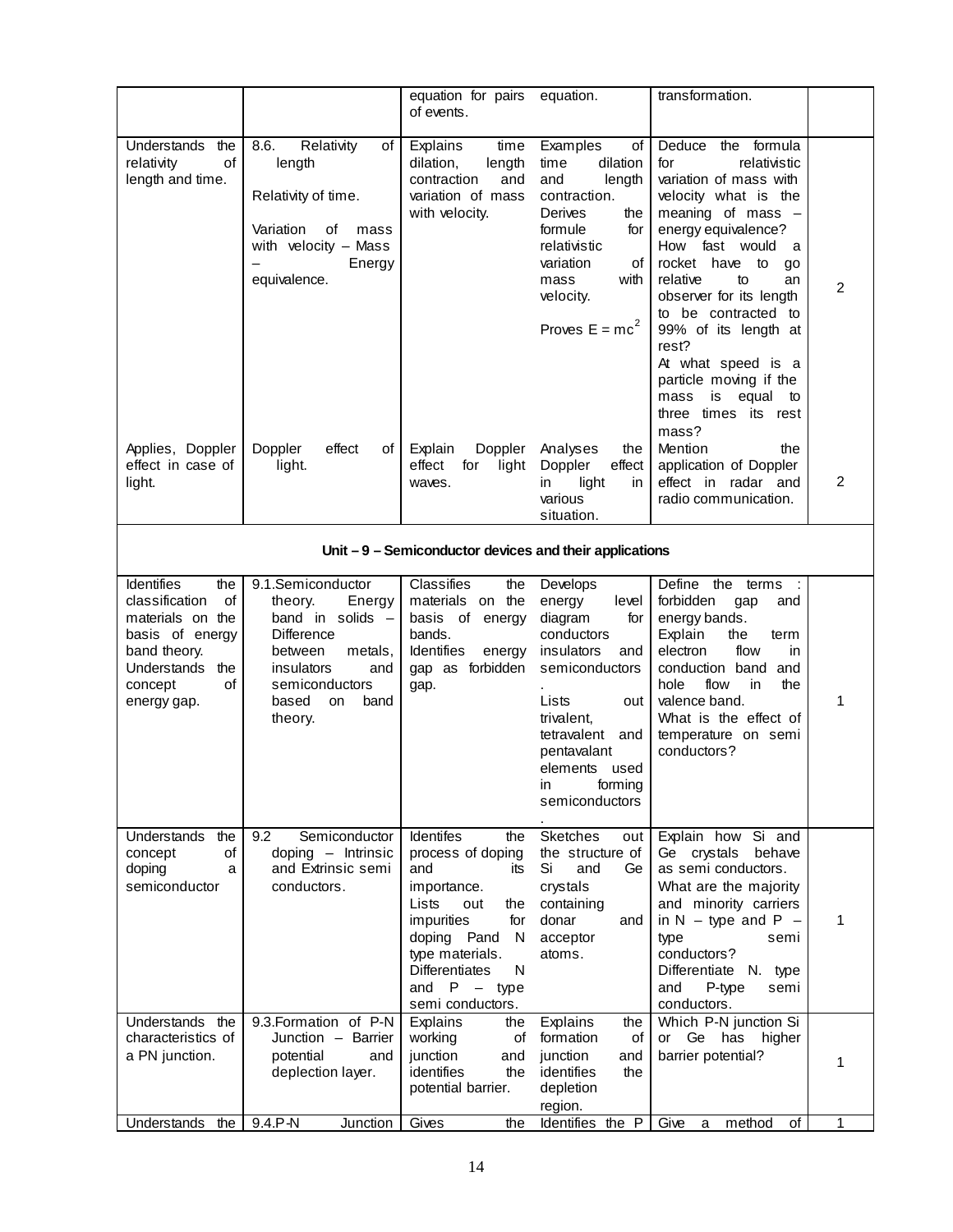| working<br>οf<br>junction diode as<br>active<br>an<br>element<br>in.<br>electronic<br>circuits.                                                                                                                                   | - Forward<br>diode<br>and reverse bias<br>characteristics.                                                      | construction of a<br>$P-N$<br>junction<br>diode<br>and<br>forward<br>explains<br>and reverse bias<br>characteristics.                                                                                                                          | and N ends of<br>different<br>types<br>of diodes<br>and<br>diagrammaticall<br>represents<br><b>V</b><br>diodes.                                                                                                                               | testing a P-N junction<br>diode.                                                                                                                               |   |
|-----------------------------------------------------------------------------------------------------------------------------------------------------------------------------------------------------------------------------------|-----------------------------------------------------------------------------------------------------------------|------------------------------------------------------------------------------------------------------------------------------------------------------------------------------------------------------------------------------------------------|-----------------------------------------------------------------------------------------------------------------------------------------------------------------------------------------------------------------------------------------------|----------------------------------------------------------------------------------------------------------------------------------------------------------------|---|
| Appreciates<br>the<br>of<br>application<br>diode<br>as<br>a<br>rectifier.                                                                                                                                                         | Diode<br>9.5.<br>as<br>a<br>rectifier.                                                                          | Compares<br>the<br>working principle<br>of Half wave, full<br>wave (2 diodes)<br>bridge<br>and<br>rectifiers<br>(4)<br>diodes)                                                                                                                 | Explains<br>voltage<br>and<br>current<br>regulation<br>properties of a<br>rectifier circuit.                                                                                                                                                  | Determine<br>the<br>rectifier D.C. potential<br>of a bridge rectifier<br>when<br>the<br>input<br>voltage is 9 V a.c.                                           | 1 |
| Appreciates<br>the<br>uses of diode as<br>voltage doubler.                                                                                                                                                                        | 9.6.Voltage<br>doubler<br>and tripler.                                                                          | the<br>Explains<br>construction<br>of<br>voltage<br>doubler<br>circuit using two<br>diodes.                                                                                                                                                    | Explains<br>voltage<br>and<br>current<br>regulation<br>properties<br>οf<br>voltage<br>doubler.                                                                                                                                                | Give<br>οf<br>a<br>circuit<br>voltage tripler.                                                                                                                 | 1 |
| Understands<br>the<br>construction and<br>working<br>οf<br>a<br>Zener diode.<br><b>Identifies</b><br>the<br>break -<br>down<br>voltage.<br>Appreciates<br>the<br>role<br>οf<br>Zener<br>diode<br>as<br>a<br>voltage<br>regulator. | Zener<br>diode.<br>9.7.<br>Zener diode as a<br>voltage regulator.                                               | Explains<br>the<br>construction<br>οf<br>Zener diode and<br>the<br>avalanche<br>breakdown.                                                                                                                                                     | Explains<br>with<br>the<br>necessary<br>circuit<br>how<br>a<br>diode<br>zerner<br>can be used as<br>voltage<br>regulater.                                                                                                                     | Explain $V_z$ and I max<br>with<br>reference<br>to<br>Zener diode.                                                                                             | 1 |
| Appreciates<br>the<br>working<br>and<br>applications<br>οf<br>LED, LCD, Solar<br>cells<br>and<br>photodiodes.<br>Appreciates<br>the<br>of<br>conversion<br>using<br>energy<br>solar cells.                                        | 9.8.LED,<br><b>LCD</b><br>Seven<br>segment<br>Solar<br>display<br>$\qquad \qquad -$<br>cells<br>photo<br>diode. | Describes<br>the<br>principles<br>and<br>construction<br>of<br>LED and LCD.<br>Explains<br>the<br>formation of the<br>seven<br>segment<br>display with LED<br>/ LCD. Explains<br>the<br>working<br>Οt<br>cells<br>solar<br>and<br>photo diode. | Explains<br>the<br>working<br>principle<br>οf<br>LCD and LED.<br>Collects details<br>of solar energy<br>devices<br>using<br>solar cells.                                                                                                      | Explain<br>how<br>LCD,<br>LED are used as a<br>seven<br>segment<br>display device.<br>List the advantages<br>and disadvantages of<br>solar energy devices.     | 1 |
| Understands the<br>construction<br>of<br>PNP and NPN<br>bi-polar junction<br>transistors.                                                                                                                                         | 9.9.Junction<br>$\blacksquare$<br>transistors<br>characteristics<br>transistor<br>as<br>a<br>switch.            | Explains<br>the<br>construction<br>and<br><b>PNP</b><br>working of<br>and<br><b>NPN</b><br>transistors.<br>Draws the circuits<br>for CE, CB and<br>CC configuration.                                                                           | Defines<br>the<br>parameters<br>input<br>impedance,<br>output<br>impedance and<br>current<br>amplification<br>factor.<br>Establishes<br>these<br>parameters<br>for<br><b>CB</b><br>CE.<br>configurations<br>from<br>their<br>characteristics. | Why is<br><b>CE</b><br>mode<br>CВ<br>preferred<br>over<br>mode<br>in<br>transistor<br>amplifiers?<br>Explain<br>how<br>a<br>transister acts as<br>a<br>switch? | 1 |
| the<br>Recgonises<br>action<br>of                                                                                                                                                                                                 | 9.10. Transistor as an<br>amplifier<br>$\qquad \qquad -$                                                        | Explains<br>the<br>three methods of                                                                                                                                                                                                            | Explains<br>the<br>function<br>оf                                                                                                                                                                                                             | Differentiate<br>the<br>working<br>principle<br>of                                                                                                             | 1 |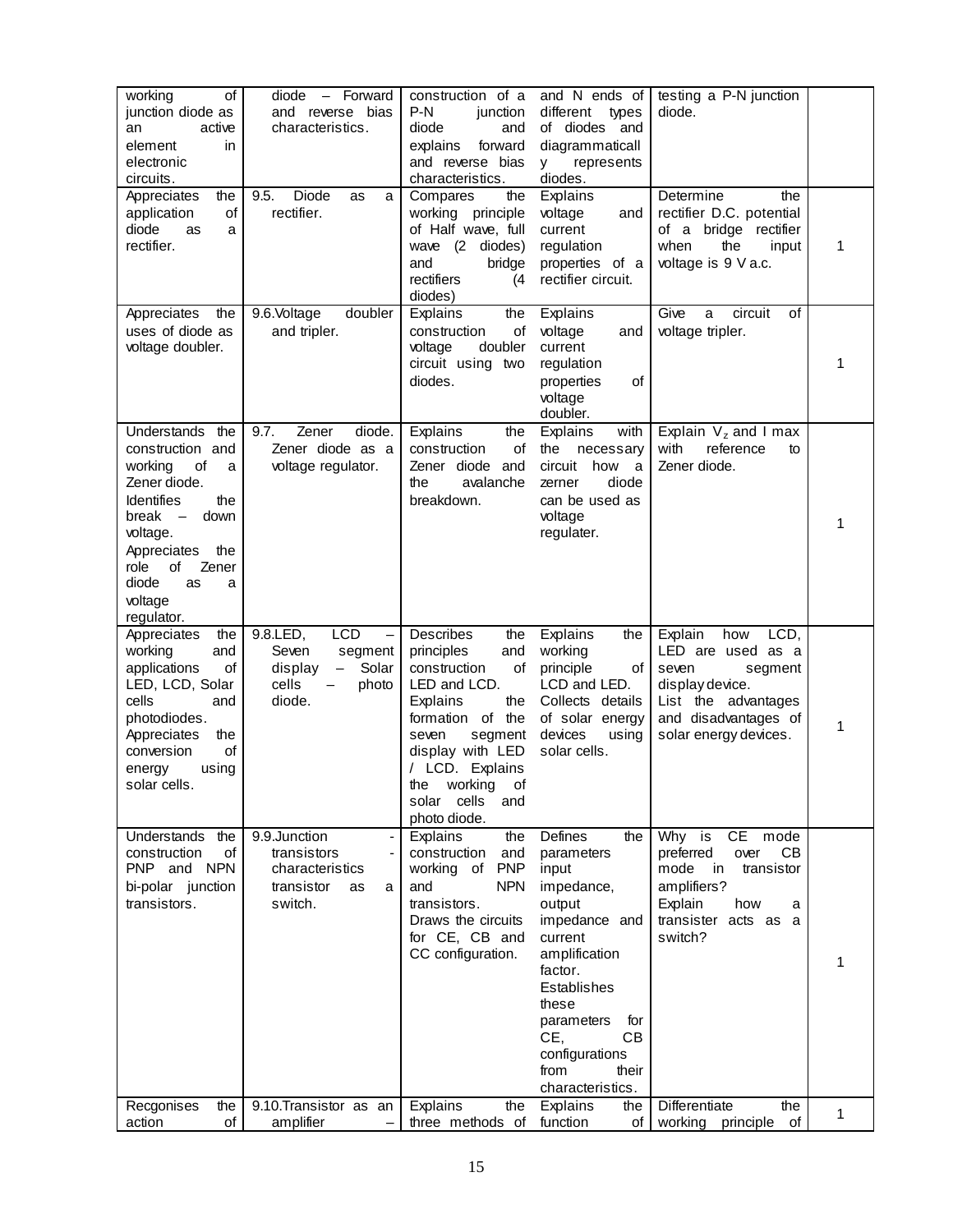| transistor as an<br>amplifer.                                                                                                                                                   | Transistor biasing<br>- RC, LC coupled<br>transformer<br>and<br>coupling<br>in<br>amplifier.                                                                                                                                  | biasing<br>a<br>transistor.<br><b>Describes</b><br>the<br>working<br>of<br><b>RC</b><br>coupled amplifier.                                                                                                                                | each<br>passive<br>element in an<br><b>RC</b><br>coupled<br>amplifier.<br>Describes<br>the<br>significance<br>οf<br>low<br>frequency,<br>mid<br>frequency<br>and<br>high frequency<br>of<br>range<br>an<br>amplifier circuit. | LC<br>RC,<br>and<br>coupled<br>transformer<br>amplifiers.                                                                                                                                                                                                                       |   |
|---------------------------------------------------------------------------------------------------------------------------------------------------------------------------------|-------------------------------------------------------------------------------------------------------------------------------------------------------------------------------------------------------------------------------|-------------------------------------------------------------------------------------------------------------------------------------------------------------------------------------------------------------------------------------------|-------------------------------------------------------------------------------------------------------------------------------------------------------------------------------------------------------------------------------|---------------------------------------------------------------------------------------------------------------------------------------------------------------------------------------------------------------------------------------------------------------------------------|---|
| the<br>Understands<br>the<br>need<br>for<br>positive<br>and<br>negative<br>feedback.                                                                                            | 9.11. Feeback<br>$amplifier - positive$<br>and negative feed<br>back<br>advantages<br>οf<br>negative feedback<br>amplifier.<br>Oscillator - condition<br>for oscillator $-$ colpit<br>and<br>Hartley<br>oscillators.          | Explains<br>the<br>principle<br>of<br>feedback<br>in<br>amplifiers.<br><b>Deduces</b><br>the<br>condition<br>for<br>oscillations.                                                                                                         | Lists<br>the<br>advantages<br>of<br>negative<br>feedback<br>in.<br>amplifier.<br>Explains<br>the<br>working<br>οf<br>Hartley<br>and<br>colpitts<br>oscillator.                                                                | Find out the voltage<br>gain after feedback if<br>the<br>before<br>gain<br>feeback is<br>100 and<br>feedback<br>ratio<br>is<br>0.05.<br>Find<br>out<br>the<br><b>of</b><br>frequency<br>oscillations in colpitts<br>oscillator if<br>$C_1 = C_2 = 0.05$ ? F<br>and $L = 50$ mH. | 2 |
| the<br>Develops<br>ideas<br>οf<br>fabricating<br>basic<br>using<br>gates<br>resistors, diodes<br>and transistors.<br><b>Differentiates</b><br>analog<br>and<br>digital signals. | 9.12.Logic<br>gates<br>OR, AND,<br>NOT<br>using<br>discreat<br>components<br>NAND and NOR<br>gates as universal<br>gates.                                                                                                     | Constructs<br>OR,<br>AND, Not gates<br>using<br>resistors,<br>diodes<br>and<br>transistors<br>and<br>explains<br>their<br>action with<br>truth<br>tables.<br>Explains<br>the<br>NAND and<br><b>NOR</b><br>aates<br>as<br>universal gates. | Represents<br>symbolically<br>OR,<br>AND,<br>NOT,<br><b>NAND</b><br><b>NOR</b><br>ang<br>gates.                                                                                                                               | Identifies the analog<br>and digital<br>signals<br>from the following.<br>1. Square wave<br>2. Sine wave<br>3. triangular wave<br>4. rectangular wave                                                                                                                           | 1 |
| the<br>Appreciates<br>characteristics of<br>unipolar<br>transistors.<br>Understands the<br>integration<br>of<br>several<br>passive<br>component on a<br>single chip.            | 9.13.Unipolar<br>transistors. FET $-$<br>Characteristics<br>Integrated circuits<br>medium, small<br>very<br>large<br>and<br>scale integration $-$<br>Fabrication<br>and<br>applications - TTL<br>and CMOS IC's.<br>9.14. Laws | Identifies TTL, IC<br>and CMOS IC's<br>Understands<br>MSI, LSI, VLSI.<br>Classifies<br>different types of<br><b>ICS</b><br>into<br>linear<br>and digital IC's.                                                                            | Lists<br>the<br>out<br>advantages<br>of<br>IC's<br>over<br>discreate<br>components.                                                                                                                                           | Differentiate<br>between<br>linear ICS and digitial<br>ICS.                                                                                                                                                                                                                     | 1 |
| Appreciates<br>the<br>laws of Boolean<br>algebra.                                                                                                                               | and<br>of<br>theorems<br>Boolean's algebra.                                                                                                                                                                                   | Lists<br>out<br>laws<br>and theorems of<br>Boolean algebra.<br><b>States</b><br>De<br>Morgan's<br>theorems.                                                                                                                               | Proves laws of<br>Boolean<br>algebra and De<br>Morgan's<br>theorems.                                                                                                                                                          | Using<br>laws<br>and<br>theorems of Boolean<br>algebra, simplify<br>$y = AB + AB + BC$<br>Draw a logic circuit<br>using N AND gates<br>for $Y = A + BC$ .                                                                                                                       | 1 |
| Analysiss<br>and<br>the<br>appreciates<br>parameters<br>of<br>pin-out<br>configuration<br>of<br>operational<br>amplifier.                                                       | 9.15.Operational<br>amplifier<br>parameters - pin-<br>configuration<br>out<br>Basic applications.<br>amplifiers.<br>Inverting<br>Non-inverting                                                                                | Sketches the pin<br>out configuration<br>the IC<br>of<br>741<br>and<br>(Op.amp)<br>identifies<br>the<br>pins.<br>Explains<br>the                                                                                                          | Explains some<br>important<br>characteristics<br>of<br>operational<br>amplifier<br>and<br>their<br>significance.                                                                                                              | Design<br>an<br>inverting<br>amplifier<br>with<br>amplifier<br>operational<br>for the gain of 10.<br>What is the difference<br>Linear<br>between<br>IС<br>and digital IC?                                                                                                       | 1 |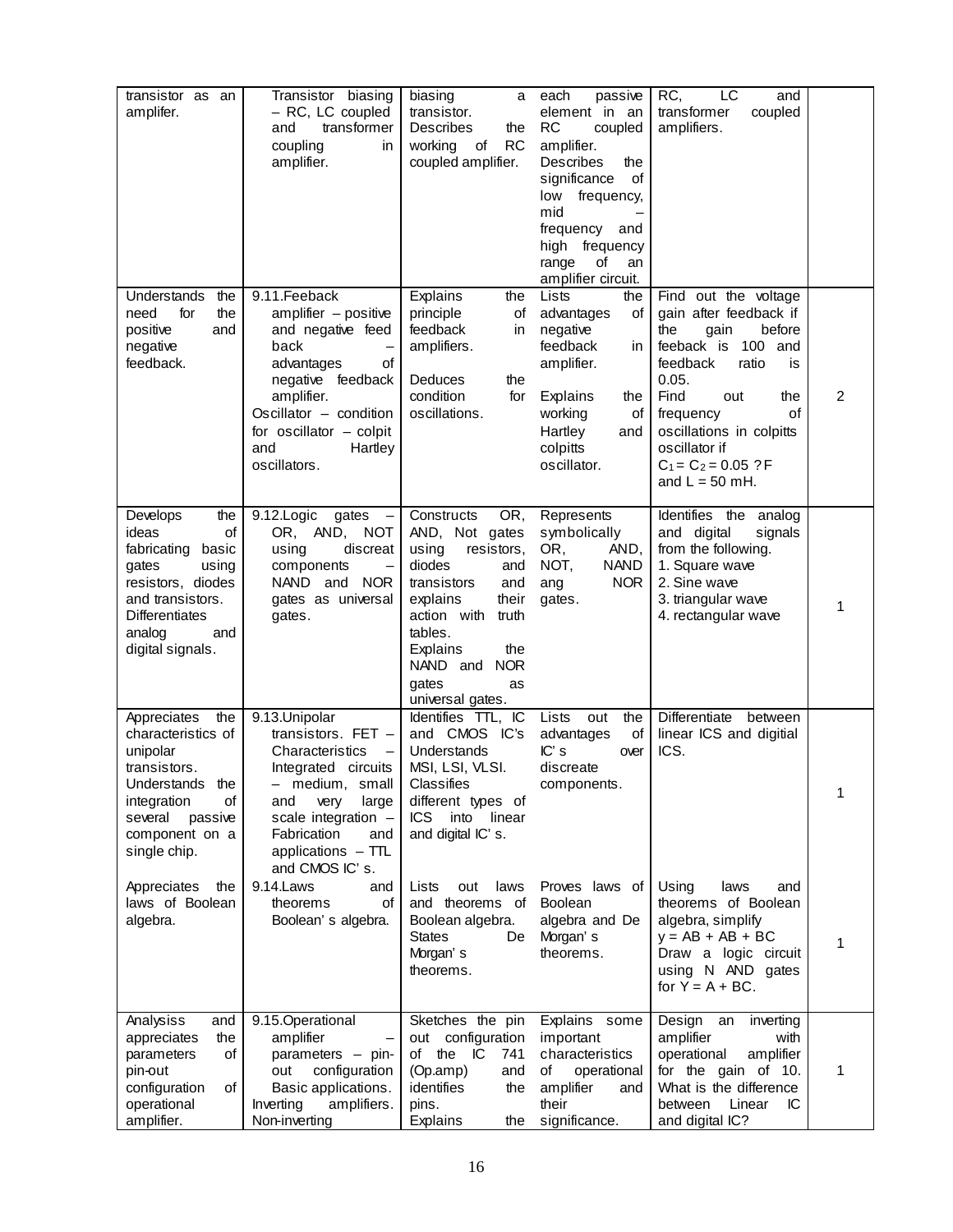| Appreciates<br>the<br>οf<br>uses<br>operational<br>amplifier in basic<br>operations.                                                                                                                                                                                                                                        | $amplifiers$ - summing<br>amplifiers.                                                                                                                                                                                          | basic operations<br>such as inverting,<br>non-inverting<br>summing<br>and<br>difference<br>amplifiers<br>using<br>suitable circuits.                                                                                                                 |                                                                                                                                                                                                          |                                                                                                                                                                                                                                                                                                                       |                |  |  |
|-----------------------------------------------------------------------------------------------------------------------------------------------------------------------------------------------------------------------------------------------------------------------------------------------------------------------------|--------------------------------------------------------------------------------------------------------------------------------------------------------------------------------------------------------------------------------|------------------------------------------------------------------------------------------------------------------------------------------------------------------------------------------------------------------------------------------------------|----------------------------------------------------------------------------------------------------------------------------------------------------------------------------------------------------------|-----------------------------------------------------------------------------------------------------------------------------------------------------------------------------------------------------------------------------------------------------------------------------------------------------------------------|----------------|--|--|
| Understands<br>the<br>construction and<br>working<br>οf<br>multimeter<br>and<br>cathode<br>ray<br>oscilloscope.<br>Develops<br>skills<br>in the use<br>οf<br>multimeter<br>and<br>CRO to measure<br>the<br>current,<br>voltage,<br>resistances and<br>capacitance,<br>frequency<br>and<br>study<br>and<br>οf<br>wave forms. | 9.16.Measuring<br>Instruments<br>$\qquad \qquad -$<br>Cathode<br>Ray<br>oscillocope<br>Principle - Functional<br>units<br>uses.<br>$\overline{\phantom{m}}$<br>Multimeter<br>$\qquad \qquad -$<br>construction<br>and<br>uses. | Gives<br>the<br>construction<br>оf<br><b>CRO</b><br>and<br>explains<br>its<br>function.<br>Explains<br>the<br>function<br>оf<br>multimeter<br>for<br>voltage,<br>current<br>and<br>resistance,<br>and<br>capacitance<br>measurements.                | the<br>Lists<br>out<br>of CRO<br>uses<br>and Multimeter.                                                                                                                                                 | Explain<br>how<br>the<br>multimeter is used for<br>diodes<br>and<br>testing<br>transistors.<br>How the time base of<br>the CRO is used to<br>the<br>measure<br>frequency of audio<br>frequency signals.<br>How CRO is used to<br>the<br>measure<br>frequency of audio<br>frequency<br>signal<br>using X and Y plates. | 1              |  |  |
|                                                                                                                                                                                                                                                                                                                             | Unit-10-Communication Systems                                                                                                                                                                                                  |                                                                                                                                                                                                                                                      |                                                                                                                                                                                                          |                                                                                                                                                                                                                                                                                                                       |                |  |  |
| Understands the<br>basics of Radio<br>communication<br>MW, SW<br>with<br>and microwaves.                                                                                                                                                                                                                                    | 10.1.Modes<br>of<br>propagation<br>ground<br>wave $-$ sky wave<br>propagation.                                                                                                                                                 | Explains<br>the<br>propagation<br>of<br>ground wave and<br>sky waves.<br>Explains<br>the<br>structure<br>of<br>ionosphere<br>and<br>reflection of SW.                                                                                                | Lists<br>the<br>wavelength and<br>frequencies<br>οf<br>Radio<br>waves<br>used<br>for MW<br><b>SW</b><br>and<br>transmission.                                                                             | Explain the formation<br>and composition of<br>ionosphere.<br>Explain why SW are<br>used<br>for<br>long<br>distance<br>communication.<br>Define the terms skip<br>distance<br>skip<br>and<br>zone.                                                                                                                    | $\overline{2}$ |  |  |
| Appreciates<br>the<br>methods<br>οf<br>modulation<br>and<br>demodulation<br>of<br>carrier waves for<br>audio and video<br>propagation.                                                                                                                                                                                      | 10.2.Amplitude<br>modulation,<br>merits<br>demerits<br>and<br>$\qquad \qquad -$<br>applications<br>$\qquad \qquad -$<br>frequency modulation<br>advantages<br>$\qquad \qquad -$<br>and<br>applications - phase<br>modulation.  | Describes<br>amplitude<br>and<br>phase modulation<br>of carrier waves.<br>Explains the advantages<br>frequency<br>spectrum<br>and<br>band width of em<br>used<br>for<br>waves<br>audio and video<br>signals and upper<br>and lower<br>side<br>bands. | Lists<br>out<br>the<br>merits<br>and<br>demerits of AM.<br>Explians<br>the<br>$\circ$ of<br>FM for audio<br>transmission.                                                                                | Why Radio reception<br>is clear during the<br>night than during the<br>day?                                                                                                                                                                                                                                           | 2              |  |  |
| Appreciates<br>the<br>use of antennas<br>TV transmission<br>and reception of<br>e-m-waves.<br>Understands the<br>characteristics<br>and<br>types<br>οf<br>antennas for TV<br>reception.                                                                                                                                     | 10.3.Antennas<br>and<br>Transmission lines -<br>current and voltage<br>distrbution<br>Directional pattern -<br>Antenna<br>parameters<br>$-$ Types of antenna $-$<br>Design<br>οf<br>Folded<br>dipole.                          | Explains antenna<br>parameters<br>and<br>describes<br>the<br>characteristics<br>of<br>different types of<br>antennas.                                                                                                                                | <b>Discusses</b><br>the<br>contructions<br>of<br>folded<br>dipole<br>antenna with a<br>director and a<br>reflector.<br>Design a<br>yogi<br>antenna<br>to<br>receive<br>TV<br>signals<br>in<br>channel 4. | Explain<br>the<br>significance<br>of<br>impedance<br>antenna<br>and antenna gain.<br>Describe<br>the<br>radiation<br>pattern<br>οf<br>dipole antenna.                                                                                                                                                                 | 2              |  |  |
| Understands<br>the                                                                                                                                                                                                                                                                                                          | 10.4. Radio                                                                                                                                                                                                                    | Explains<br>the                                                                                                                                                                                                                                      | Draws<br>the                                                                                                                                                                                             | <b>Discuss</b><br>role<br>of<br>the                                                                                                                                                                                                                                                                                   | 2              |  |  |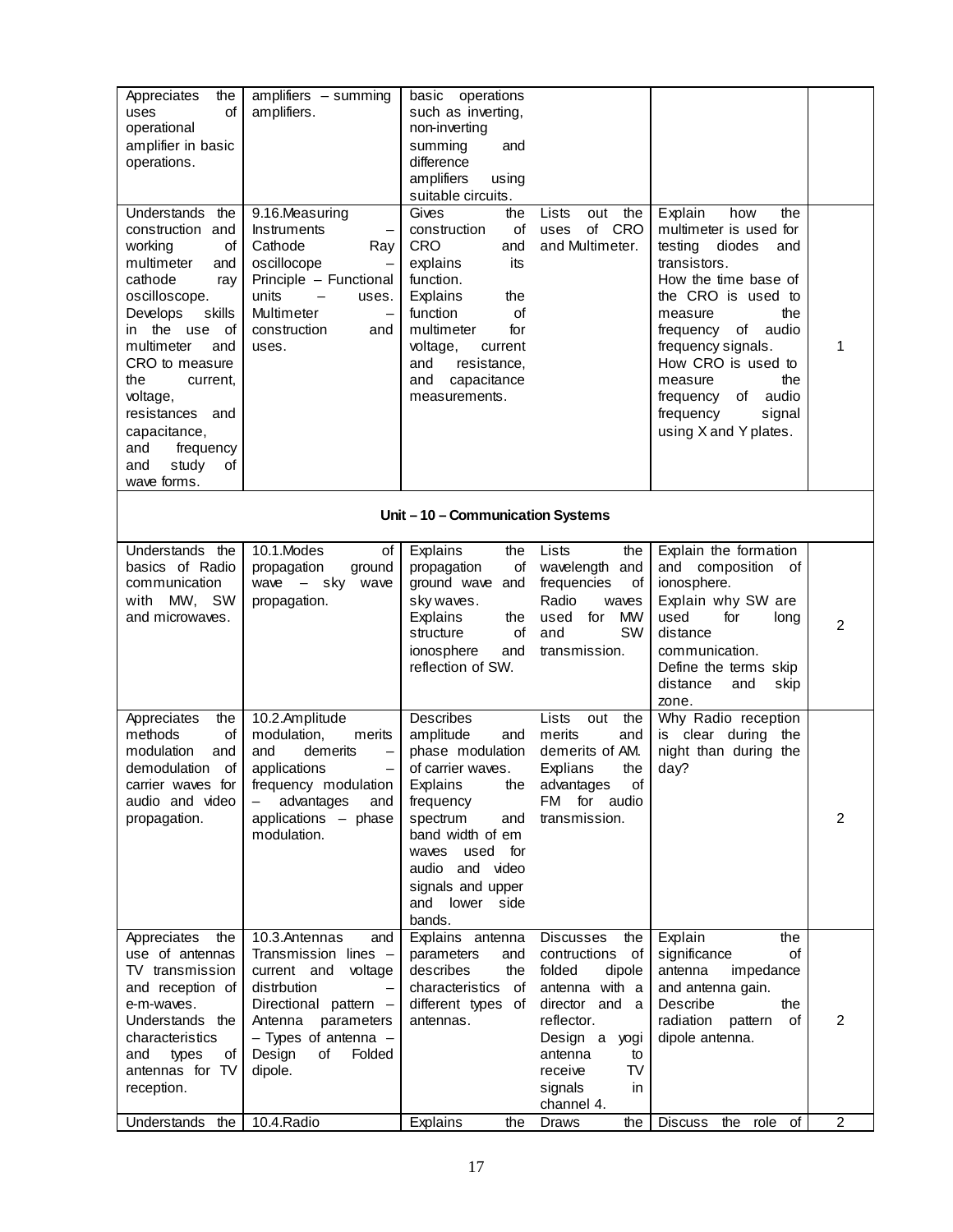| principles<br>οf<br>radio<br>transmission and<br>reception.                                                                                                                                      | transmission<br>and<br>reception $-$ AM and<br>FM<br>—<br>superheterodyne<br>receiver.                    | basics of AM and<br>FM.<br>Explains<br>the<br>working<br>of<br>superheterodyne<br>radio receiver.                                           | diagram<br>block<br>of<br>radio<br>broadcasting<br>and reception.                                                                                                                                       | ionosphere<br>radio<br>in<br>communication.<br>What<br>the<br>are<br><b>FM</b><br>οf<br>advantages<br>over AM?<br>Explain<br>the<br>propagation<br>of<br>radiowaves<br>of<br>medium<br>short<br>and<br>wavelengths.<br>Why microwaves<br>are<br>TV<br>used<br>for<br>transmission? |   |
|--------------------------------------------------------------------------------------------------------------------------------------------------------------------------------------------------|-----------------------------------------------------------------------------------------------------------|---------------------------------------------------------------------------------------------------------------------------------------------|---------------------------------------------------------------------------------------------------------------------------------------------------------------------------------------------------------|------------------------------------------------------------------------------------------------------------------------------------------------------------------------------------------------------------------------------------------------------------------------------------|---|
| Understands<br>the<br>scanning<br>process<br>in<br>T.V.Transmissio<br>n.                                                                                                                         | 10.5.<br>TV.Transmission and<br>reception - scanning<br>and synchroninsing -<br>standards<br>T.V.Antenna. | Explains<br>the<br>horizontal<br>scanning<br>vertical<br>scanning<br>and<br>interlaced<br>scanning.                                         | Gives<br>the<br>frequencies<br>οf<br>horizontal<br>and<br>vertical<br>scanning<br>frequencies.                                                                                                          | Define the terms<br>$(1)$ Frame<br>(2)<br>and<br>Field.                                                                                                                                                                                                                            | 1 |
| <b>Identifies</b><br>the<br>camera signals,<br>synchronizing<br>pulses, blanking<br>pulses,<br>picture<br>information<br>and<br>colour<br>sub<br>carrier signal in<br>composite video<br>signal. | 10.6.Video<br>signal<br>analysis.                                                                         | Explains<br>the<br>functions<br>of the<br>horizontal<br>blanking<br>pulses<br>vertical<br>and<br>blanking pulses.                           | Explains<br>the<br>necessity,<br>of<br>introducing<br>the<br>synchronizing<br>pulses<br>during<br>banking time.                                                                                         | 1. Explain the role of<br>synchronizing<br>and<br>blanking<br>pulses<br>in<br>T.V.Transmission.<br>2.<br>Explain<br>the<br>bandwidth necessary<br>for audio and video<br>transmission.                                                                                             | 1 |
| the<br>Learns<br>construction and<br>of<br>working<br>a<br>and<br>camera<br>a<br>picture tube.                                                                                                   | Videocon<br>10.7.<br>(camera<br>tube)<br>and<br>picture tube.                                             | Explains<br>the<br>working<br>principles<br>of<br>TV.camera and a<br>picture tube.                                                          | <b>Differentiates</b><br>a<br>T.V.<br>Camera<br>and<br>a picture<br>tube.                                                                                                                               | Explain how a T.V.<br>camera tube converts<br>a picture into a video<br>signal.                                                                                                                                                                                                    | 1 |
| Understands the<br>general<br>principles of TV<br>(Transmitter<br>(Transmission)<br>and<br>receiver<br>circuits.                                                                                 | 10.8. Block diagram of<br>monochrome<br>а<br>TV<br>Transmitter<br>and<br>receiver<br>circuits.            | Explains<br>the<br>function of each<br>unit<br>present<br>in<br>the block diagram<br>of<br>monochrome<br>TV<br>transmitter<br>and receiver. | Distinguishes<br>the modulation<br>methods<br>used<br>Audio<br>and<br>in<br>video signals in<br>T.V.Transmissi<br>on.                                                                                   | How<br>TV<br>is<br>different<br>transmission<br>Radio<br>from<br>broadcasting?                                                                                                                                                                                                     | 1 |
| Recalls<br>the<br>theory of primary<br>colours and their<br>mixing.                                                                                                                              | 10.9. Primary colours<br>and their mixing.                                                                | Explains<br>the<br>principles<br>of<br>mixing<br>the<br>primary colours.                                                                    | Lists<br>out<br>the<br>primary colours<br>and colour due<br>their<br>to<br>combination<br>and<br>give<br>the<br>expressions for<br>$Y - I$<br>and<br>Q<br>signals in terms<br>of<br>primary<br>colours. | What are the three<br>primary colours.                                                                                                                                                                                                                                             | 1 |
| the<br>Learns<br>construction of a<br>camera and<br>a<br>picture tube.                                                                                                                           | 10.10.Colour<br>picture<br>tube.                                                                          | Explains<br>the<br>working<br>principles<br>of<br>a<br>camera<br>and<br>a<br>picture tube.                                                  | <b>Differentiates</b><br>a<br>camera and<br>a<br>picture tube.                                                                                                                                          | How many filaments<br>available in a colour<br>picture tube?                                                                                                                                                                                                                       | 1 |
| Understands the<br>general<br>principles<br>of<br>T.V.Transmitter                                                                                                                                | 10.11. Block diagrams<br>of<br>transmitter<br>and<br>receiver<br>circuits (colour)                        | Explains<br>the<br>function of each<br>present in<br>unit<br>the block diagram                                                              | Distinguish<br>the<br>modulation<br>methods<br>used<br>in Audio<br>and                                                                                                                                  | Write<br>a<br>note<br>an<br>colour T.V.                                                                                                                                                                                                                                            | 1 |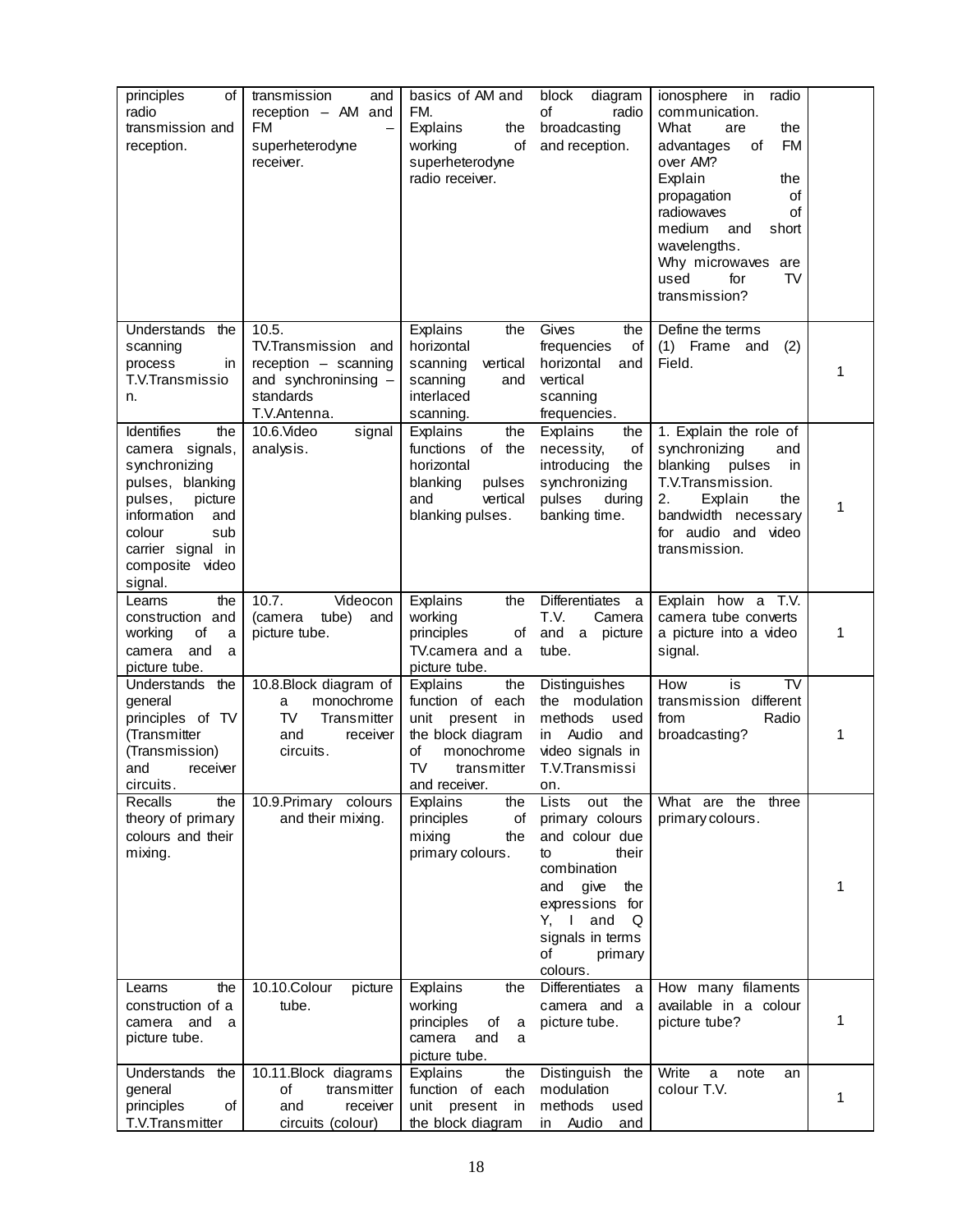| receiver<br>and<br>circuits.                                                                                                                                                                        |                                                                                                                                                                                                            | colour<br>TV<br>of<br>Transmitter<br>and<br>receiver.                                                                                                                                                                                                                                   | video signals in<br>T.V.<br>Transmission.                                                                                                                                                                                                                                     |                                                                                                                                                                                                                                                                             |   |
|-----------------------------------------------------------------------------------------------------------------------------------------------------------------------------------------------------|------------------------------------------------------------------------------------------------------------------------------------------------------------------------------------------------------------|-----------------------------------------------------------------------------------------------------------------------------------------------------------------------------------------------------------------------------------------------------------------------------------------|-------------------------------------------------------------------------------------------------------------------------------------------------------------------------------------------------------------------------------------------------------------------------------|-----------------------------------------------------------------------------------------------------------------------------------------------------------------------------------------------------------------------------------------------------------------------------|---|
| <b>Understands</b><br>the<br>construction and<br>function of radar<br>system.                                                                                                                       | 10.12. Radar<br>$\overline{\phantom{0}}$<br>principles<br>$\qquad \qquad -$<br>components<br>of<br>Radar<br>- Radar<br>range equation $-$<br>factors<br>influencing<br>maximum<br>range<br>- applications. | the<br>Explains<br>block diagram of<br>a radar systems.<br>Obtains the radar<br>range equation.                                                                                                                                                                                         | five<br>Lists<br>out<br>factors<br>that<br>influence<br>the<br>maximum<br>of<br>range<br>a l<br>radar.                                                                                                                                                                        | What<br>the<br>are<br>the<br>applications<br>of<br>radar<br>in<br>communication<br>systems?<br>What is the need for<br>a duplexer in a radar<br>system.                                                                                                                     | 1 |
| Recognises<br>the<br>merits of digital<br>communication.<br>Understands the<br>basics of Fax,<br>modem.<br>Appreciates the<br>communication<br>with wire, cable,<br>optical fibre and<br>satellite. | 10.13.Digital<br>communication<br>data<br>transmission and<br>reception<br>principles of fax,<br>modem, satellite<br>communication $-$<br>wire, cable and<br>optical<br>communication.                     | Explains<br>the<br>basics of analog<br>and<br>digital<br>communication.<br>Describes<br>the<br>use of fax and<br>modem<br>in<br>communication.<br><b>Discusses</b><br>the<br>characteristics<br>and applications<br>cable,<br>of wire,<br>optical<br>and<br>satellite<br>communication. | Collects<br>details<br>of<br>Indian<br>communication<br>satellites.<br>Observes<br>the<br>use of fax and<br>modem<br>in<br>communication.<br>Compares<br>the<br>band<br>width,<br>reliability<br>and<br>applications<br>of l<br>optical<br>and<br>satellite<br>communication. | Lists<br>the<br>1.<br>advantages of digital<br>communication.<br>2.<br>the<br>Explain<br>working of a fax and<br>a modem.<br>3.<br>Explain<br>the<br>and<br>principles<br>advantages<br>(i)<br>of<br>optical<br>communication<br>and<br>Satellite<br>(ii)<br>communication. | 2 |

#### **STANDARD XII**

## **PHYSICS - EXPERIMENTS**

#### **Practicals should be done by choosing four experiments from each group.**

## **GROUP A**

- 1. To find the focal length of a convex lens by u-v method, conjugate foci method and plot a graph between u and v.
- 2. To find the focal length of a concave lens using a convex lens. (1) in contact method and (2) out of contact method
- 3. To determine the R.I. of the material of the given prism using i d curve.
- 4. To determine the refractive index of a prism by finding angle of prism and angle of minimum deviation using a spectrometer.
- 5. To determine wavelength (? ) of a monochromatic source using by a plane diffraction grating and spectrometer.
- 6. To determine wavelengths (?) of a composite light using a diffraction grating and a spectrometer.
- 7. To determine wavelength of monochromatic sodium and LED (3 colours R, G, Y) using Newton's ring experiment.
- 8. To study the diffraction of light due to a thin slit between sharp edges of razor blade.